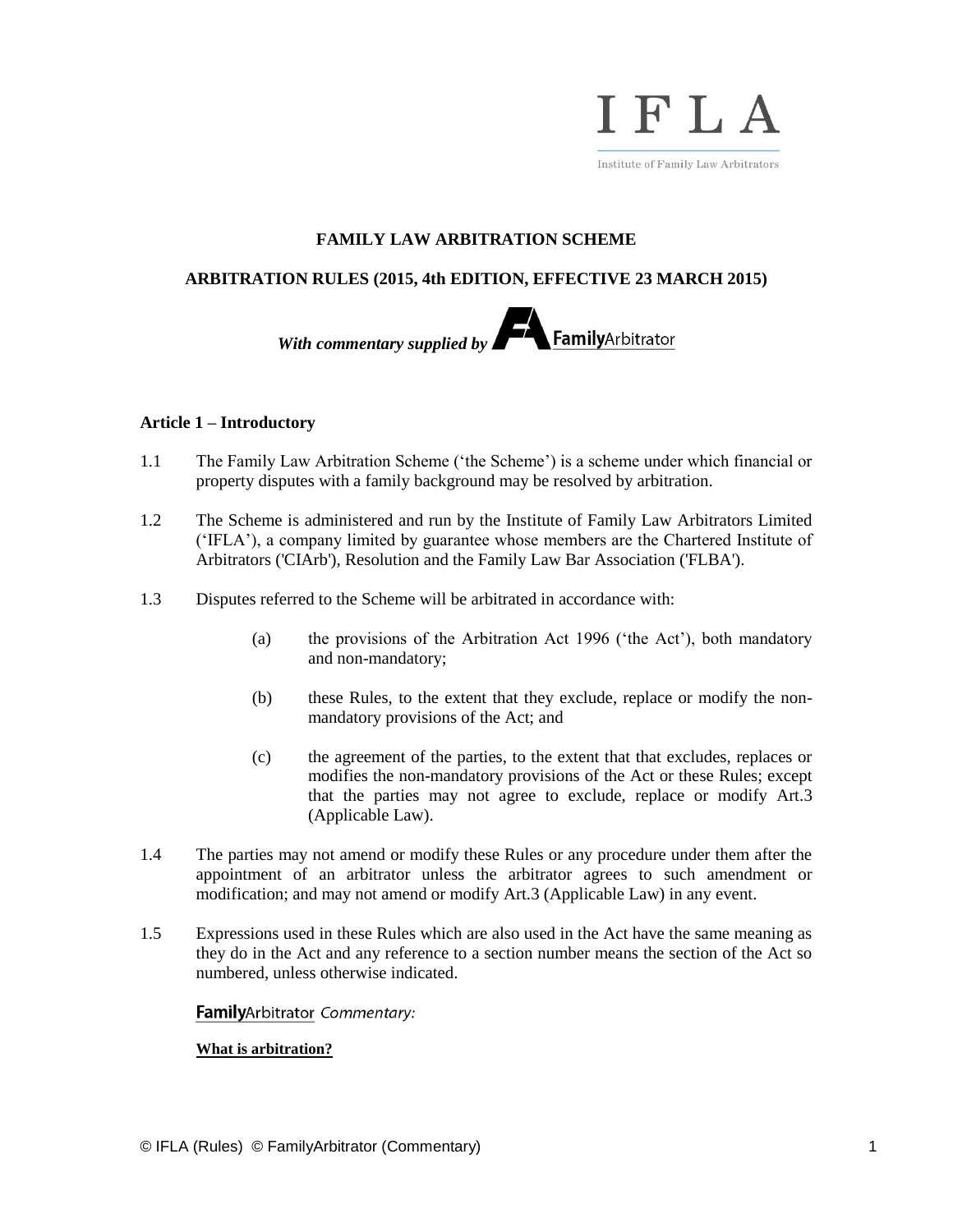

Arbitration is a form of out-of-court dispute resolution. The parties enter into an agreement under which they appoint a suitably qualified and independent person to adjudicate their dispute and agree to be bound by his or her adjudication. For an Overview of family arbitration [click here.](http://www.familyarbitrator.com/family-arbitration/overview)

#### **The IFLA family arbitration scheme**

The family arbitration scheme was established by the Institute of Family Law Arbitrators (IFLA) [\(www.ifla.org.uk\)](http://www.ifla.org.uk/) and took effect on 22 February 2012. The scheme is governed by the Arbitration Act 1996 ('the Act') and the IFLA Arbitration Rules ('the Rules'). The version of the Rules currently in force is the fourth, 2015 edition, which took effect on 23 March 2015.

A key feature of arbitration is the principle of the parties' autonomy. Section 1(b) of the Act states that 'the parties should be free to agree how their disputes are resolved, subject only to such safeguards as are necessary in the public interest'. This feature of arbitration was highlighted in the leading case of *S v S (financial [remedies: arbitral award\)](http://www.bailii.org/ew/cases/EWHC/Fam/2014/7.html)* [2014] EWHC 7 (Fam), [2014] 1 FLR 1257 at [7] to [15].

Thus, the Act contains mandatory provisions out of which the parties cannot contract (set out in Schedule 1) and non-mandatory provisions, which will apply unless the parties choose to agree something different. The mandatory provisions of the Act are highlighted for ease of reference in the version of the Act viewabl[e here.](http://www.familyarbitrator.com/family-arbitration/the-act)

Consistent with this principle, by art 1.3 the parties have considerable freedom to exclude, replace or modify the non-mandatory provisions of the Act and of the Rules. The parties may only do so following appointment of the arbitrator, however, with his or her agreement (art 1.4).

The only mandatory provision of the Rules is art 3 (Applicable law), which states that the arbitrator will decide the substance of the dispute only in accordance with the law of England and Wales.

#### **The Arbitration Act 1996**

The Act is a well-drafted, user-friendly consolidating statute which draws together best arbitration practice in commercial and civil disputes. The only one of the three Parts of the Act that is likely to be of interest to family lawyers is Part I (Arbitration pursuant to an arbitration agreement).

#### **Key provisions of the Act**

- s.1 sets out the general principles of the Act. It provides that the Act is founded on the following principles:
	- o the object of arbitration is to obtain the fair resolution of disputes by an impartial tribunal without unnecessary delay or expense;
	- o the parties should be free to agree how their disputes are resolved, subject only to such safeguards as are necessary in the public interest;
	- o in matters governed by this Part the court should not intervene except as provided by this Part.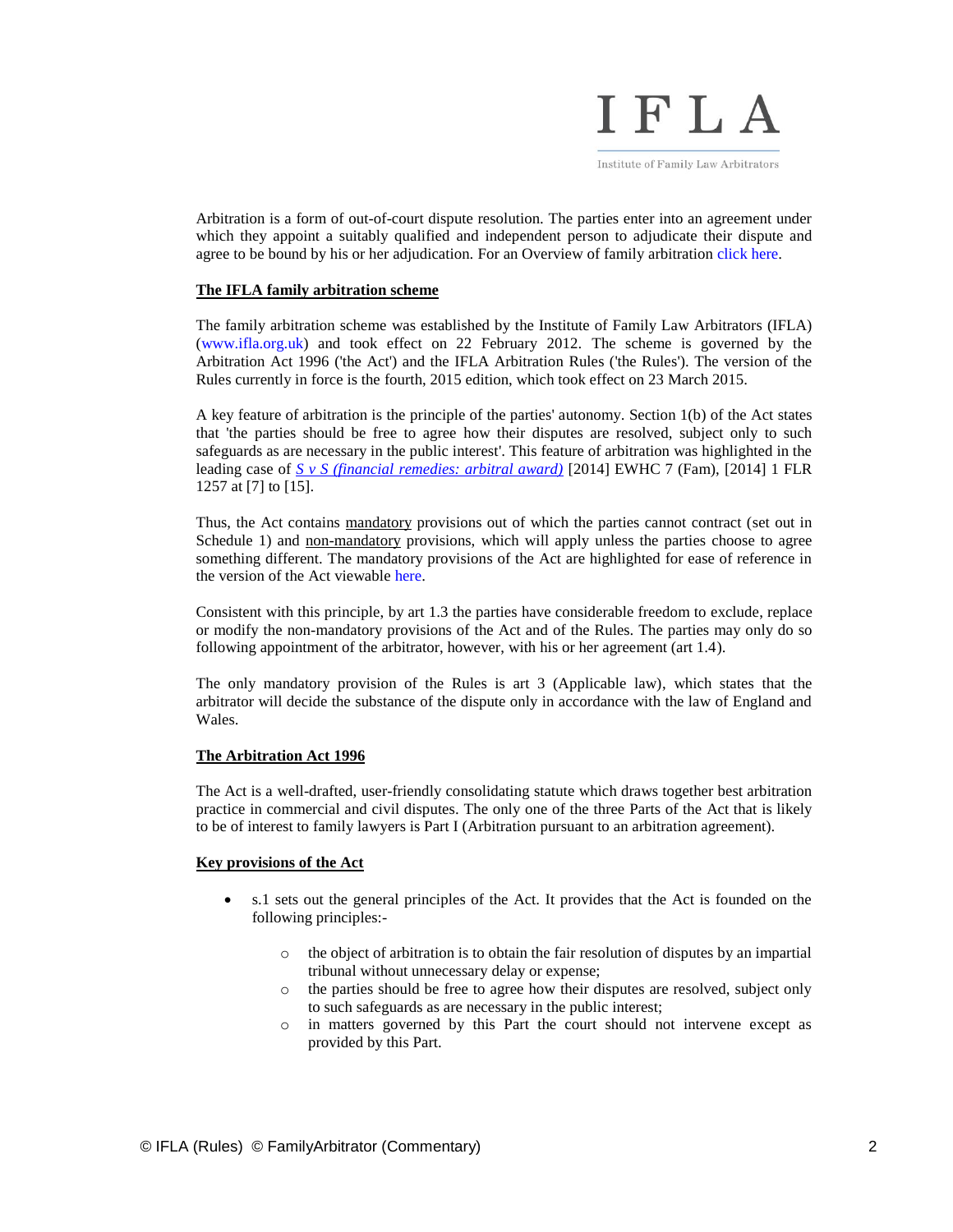

- s.3 defines the meaning of the seat of the arbitration. The seat is the juridical basis for the determination of the arbitration. The seat of an IFLA arbitration must be a place in England and Wales.
- s.4 defines the mandatory and non-mandatory provisions of the Act (by cross reference to Schedule 1).
- s.33 contains the duty of the arbitrator who shall:
	- o act fairly and impartially as between the parties, giving each party a reasonable opportunity of putting his case and dealing with that of his opponent, and
	- o adopt procedures suitable to the circumstances of the particular case, avoiding unnecessary delay or expense, so as to provide a fair means for the resolution of the matters falling to be determined.
- s.34 confers wide case management powers on the arbitrator, subject to the parties agreeing otherwise (although note that by Art 1.4 the parties may not amend any procedure after the appointment of an arbitrator unless the arbitrator agrees to such amendment).
- s.40 places a duty on the parties to the arbitration "to do all things necessary for the proper and expeditious conduct of the arbitral proceedings" which includes:
	- o complying without delay with any determination of the tribunal as to procedural or evidential matters, or with any order or directions of the tribunal; and
	- o where appropriate, taking without delay any necessary steps to obtain a decision of the court on a preliminary question of jurisdiction or law (see ss. 32 and 45).
- s.41 describes the powers of the arbitrator in the event of a party's failure to do something necessary for the proper and expeditious conduct of the arbitration.
- ss.42 to 45 set out the support that the arbitrator can look to receive from the court.
- ss.66 to 71 set out the powers of the court in relation to an award, including enforcement and the rights of challenge which may be entertained:
	- o Under s.67 a challenge can be made to the award on the basis that the arbitrator lacks jurisdiction. Given the clarity of the ARB1, that appears unlikely to arise in most post-separation appointments under the IFLA scheme.
	- o Under s.68 a challenge can be made for a "serious irregularity", which includes the arbitrator failing to comply with his duty under s.33 of the Act, a failure to conduct the proceedings in accordance with the procedure agreed by the parties and failing to deal with the issues put by the parties.
	- Under s.69 there is an appeal on a point of law, unless that is expressly excluded by the parties.

#### **The IFLA Arbitration Rules**

Family lawyers have worked in conjunction with experienced commercial arbitrators to devise a set of procedural rules suited to family arbitration. By the establishment of default procedures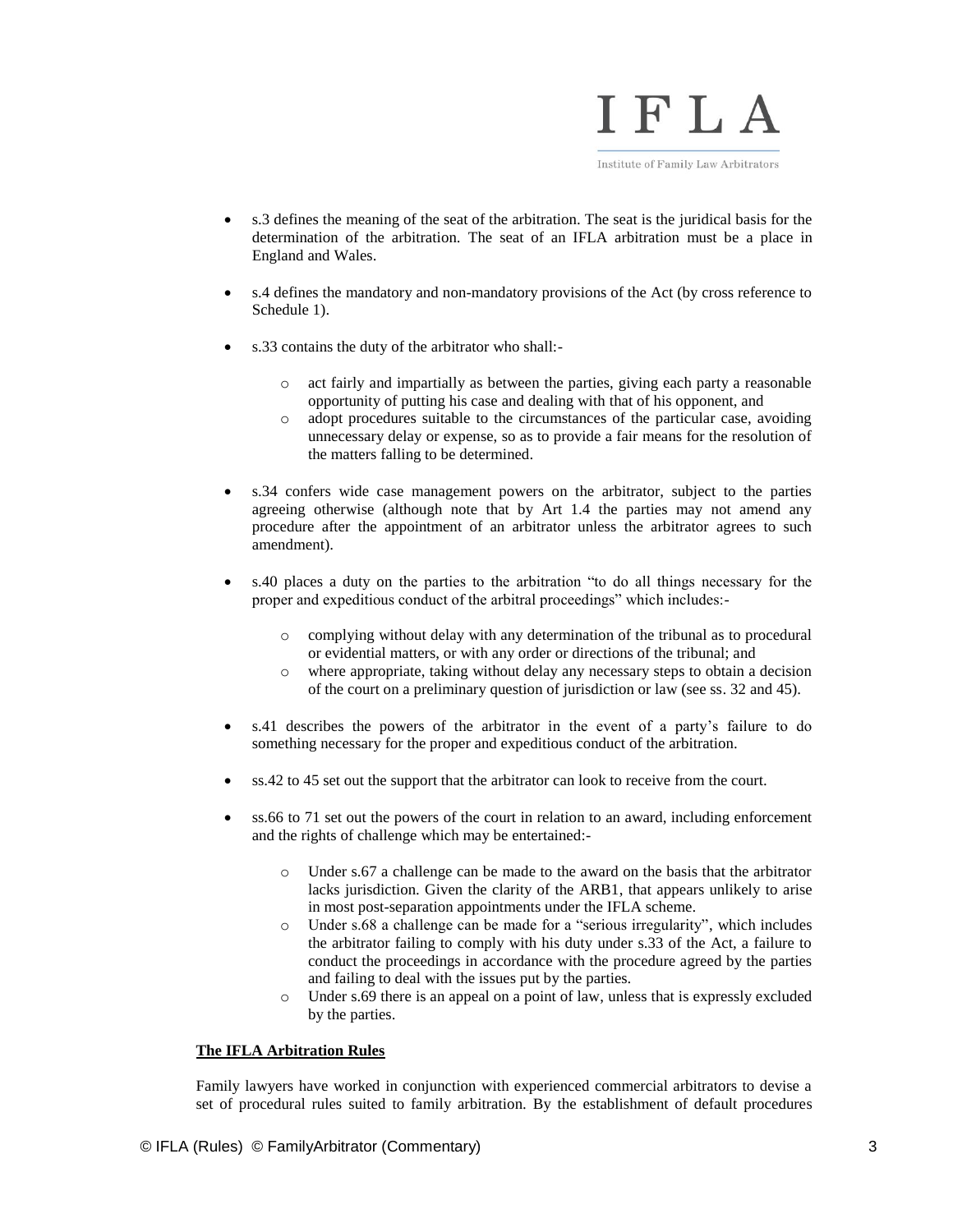

practitioners are saved the trouble of deciding which of the non-mandatory provisions of the Act to apply. The parties' ability to adapt those procedures to the circumstances of their dispute (after appointment of the arbitrator, with his or her consent: art 1.4) is ensured to a large degree by the provisions of art 1.3.

# **Article 2 – Scope of the Scheme**

- 2.1 The Scheme covers financial and property disputes arising from:
	- (a) marriage and its breakdown (including financial provision on divorce, judicial separation or nullity);
	- (b) civil partnership and its breakdown;
	- (c) co-habitation and the ending of co-habitation;
	- (d) parenting or those sharing parental responsibility;
	- (e) provision for dependants from the estate of the deceased.
- 2.2 The Scheme covers (but is not limited to) claims which would come within the following statutes:
	- (a) the Married Women's Property Act 1882, s.17;
	- (b) the Matrimonial Causes Act 1973, Part II;
	- (c) the Inheritance (Provision for Family and Dependants) Act 1975;
	- (d) the Matrimonial and Family Proceedings Act 1984, s.12 (financial relief after overseas divorce);
	- (e) the Children Act 1989, Sched.1;
	- (f) the Trusts of Land and Appointment of Trustees Act 1996;
	- (g) the Civil Partnership Act 2004 Sched.5, or Sched.7, Part 1, para.2 (financial relief after overseas dissolution).
- 2.3 The Scheme does not apply to disputes directly concerning:
	- (a) the liberty of individuals;
	- (b) the status either of individuals or of their relationship;
	- (c) the care or parenting of children;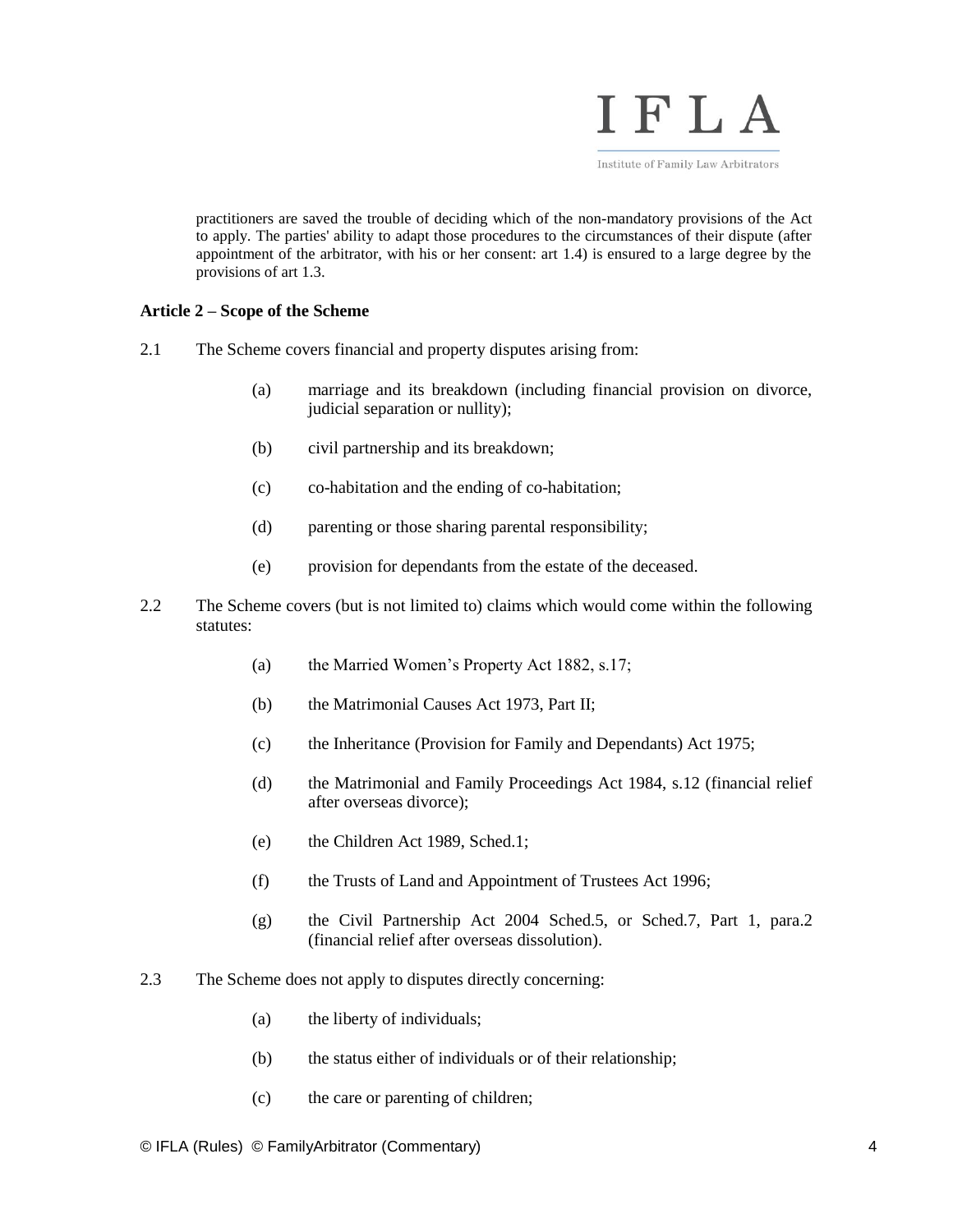

- (d) bankruptcy or insolvency;
- (e) any person or organisation which is not a party to the arbitration.

# FamilyArbitrator Commentary:

The scope of art 2.1 is very wide, embracing all forms of financial and property disputes arising from relationship breakdown in a family context. The essential question here is: is this a financial or property dispute which could be heard in the Family Court? If so, it will fall within the scope of the Scheme. It is possible that other related issues such as a partnership issue may also be brought within the ambit of the arbitration. Whether a dispute is suitable for arbitration will be decided by the arbitrator or IFLA, after considering the Form ARB1 and any representations from the parties: see art 4.4. See also art 7.2 below for the arbitrator's power to terminate an arbitration once commenced.

# **Article 3 – Applicable law**

3. The arbitrator will decide the substance of the dispute only in accordance with the law of England and Wales. The arbitrator may have regard to, and admit evidence of, the law of another country insofar as, and in the same way as, a Judge exercising the jurisdiction of the High Court would do so.

# FamilyArbitrator Commentary:

This is the only provision of the Rules that the parties may not exclude, replace or modify. An arbitration which applies the law of any country other than England and Wales will not be an arbitration under the scheme. This fundamental rule also sets IFLA arbitrations apart from arbitrations carried out by religious bodies (such as Sharia councils), which apply their own law. See *[S v S \(financial remedies: arbitral award\)](http://www.bailii.org/ew/cases/EWHC/Fam/2014/7.html)* [2014] EWHC 7 (Fam), [2014] 1 FLR 1257 at [27] and the discussion (in relation to a 'non-binding' arbitration by the New York Beth Din) in *AI v MT* [2013] EWHC 100 (Fam), [2013] 2 FLR 371.

# **Article 4 – Starting the arbitration**

- 4.1 The parties may refer a dispute to arbitration under the Scheme by making an agreement to arbitrate in Form ARB1, signed by both parties or their legal representatives, and submitting it to IFLA.
- 4.2 IFLA has set up a Panel of arbitrators who are experienced family law professionals, are Members of the Chartered Institute of Arbitrators and have received specific training in arbitrating family disputes ('the Panel').
- 4.3.1 The parties may agree to nominate a particular arbitrator from the Panel; and may, if they are agreed, approach a particular arbitrator directly. Any arbitrator directly approached must refer the approach to IFLA before accepting appointment in order to facilitate the completion of Form ARB1 before the arbitration commences. IFLA will offer the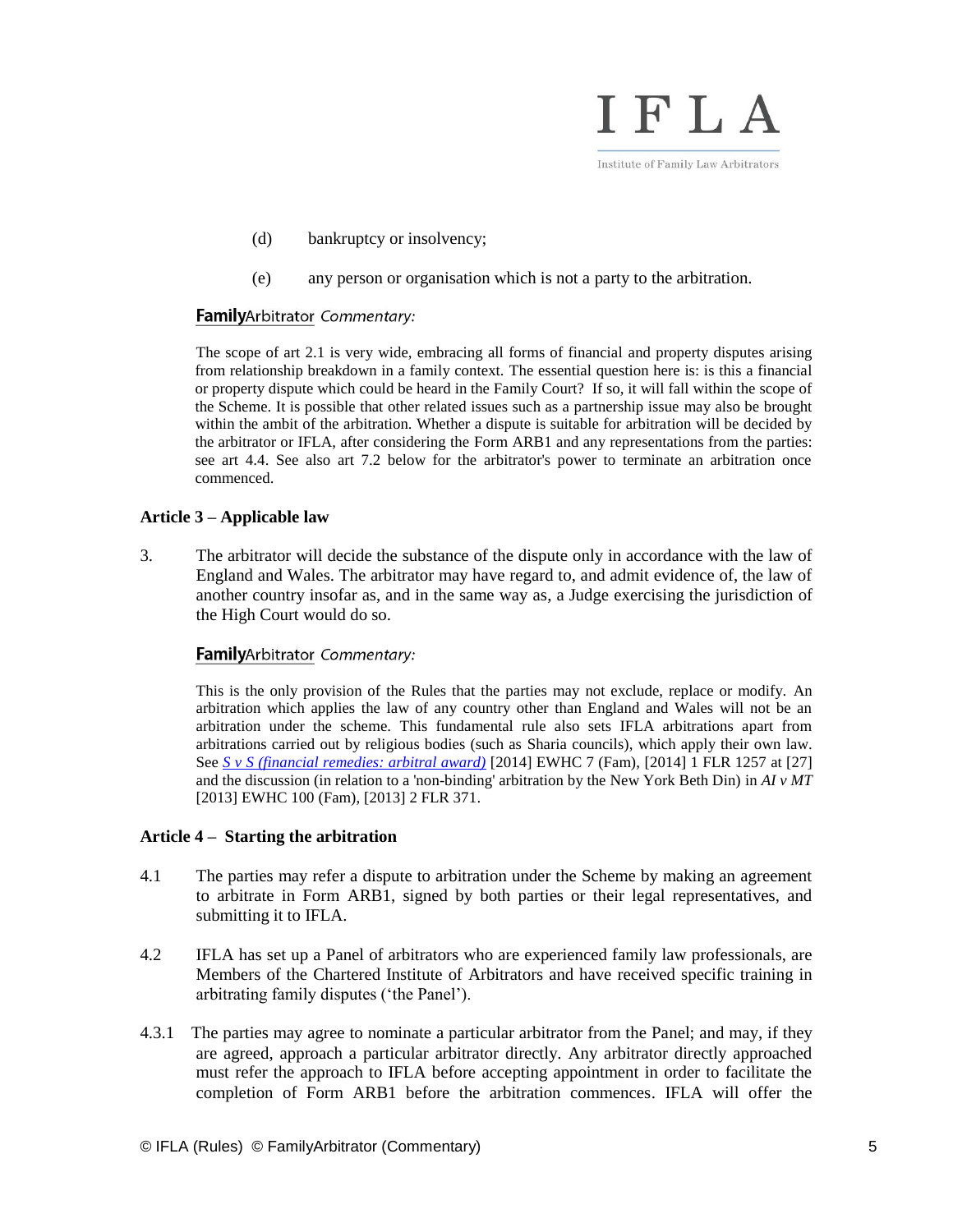

appointment to the agreed arbitrator. If the appointment is not accepted by their first choice of arbitrator the parties may, if they agree, make a second or subsequent choice. Otherwise, it will be offered to another member of the Panel chosen by IFLA in accordance with paragraph 4.3.3 below.

- 4.3.2 Alternatively, the parties may agree on a shortlist of arbitrators from the Panel any one of whom would be acceptable to them, and may ask IFLA to select one of the arbitrators on the shortlist without reference to any criteria. In this case, IFLA will offer the appointment to one of the shortlisted arbitrators chosen at random. If the appointment is not accepted by the first choice of arbitrator, IFLA will offer the appointment to a second or subsequent shortlisted arbitrator, similarly chosen at random. If none of the shortlisted arbitrators accepts the appointment, IFLA will inform the parties and invite them to submit further agreed names.
- 4.3.3 In all other cases (including if so requested by the parties) IFLA will offer the appointment to a sole arbitrator from the Panel whom it considers appropriate having regard to the nature of the dispute; any preferences expressed by the parties as to the qualifications, areas of experience, expertise or other attributes of the arbitrator; any preference expressed by the parties as to the geographical location of the arbitration; and any other relevant circumstances.
- 4.4 If, after considering Form ARB1 and any representations from the parties, either IFLA or the arbitrator considers that the dispute is not suitable for arbitration under the Scheme, then the parties will be so advised and their reference of the matter to the Scheme will be treated as withdrawn.
- 4.5 The arbitration will be regarded as commenced when the arbitrator communicates to the parties his or her acceptance of the appointment.
- 4.6 Except as provided in Art.4.7, a party to an arbitration under this Scheme may be represented in the proceedings by a lawyer or other person chosen by him; or, if he is acting in person, may receive the advice and assistance of a McKenzie Friend.
- 4.7 If at any time the arbitrator forms the view that the participation of a non-lawyer representative or the assistance given by a McKenzie Friend unreasonably impedes or is likely to impede the conduct of the arbitral proceedings or the administration of justice, he may direct that the relevant party should not continue to be so represented or assisted, as the case may be, and will state his reasons in writing.

# FamilyArbitrator Commentary:

Whilst it is perfectly permissible to approach an arbitrator or his / her clerk or office directly in order to canvass availability, the application for the appointment of an arbitrator in Form ARB1 (the current version of which may be completed on screen [here\)](http://www.familyarbitrator.com/apply-for-arbitration/form-arb1-application-form) must be sent to IFLA (c/o Resolution, PO Box 302, Orpington, Kent, BR6 8QX; tel: 01689 820272; email: info@ifla.org.uk), the scheme administrators. There is no reason, however, why the parties should not copy the ARB1 simultaneously to the proposed arbitrator. On receipt of the ARB1, IFLA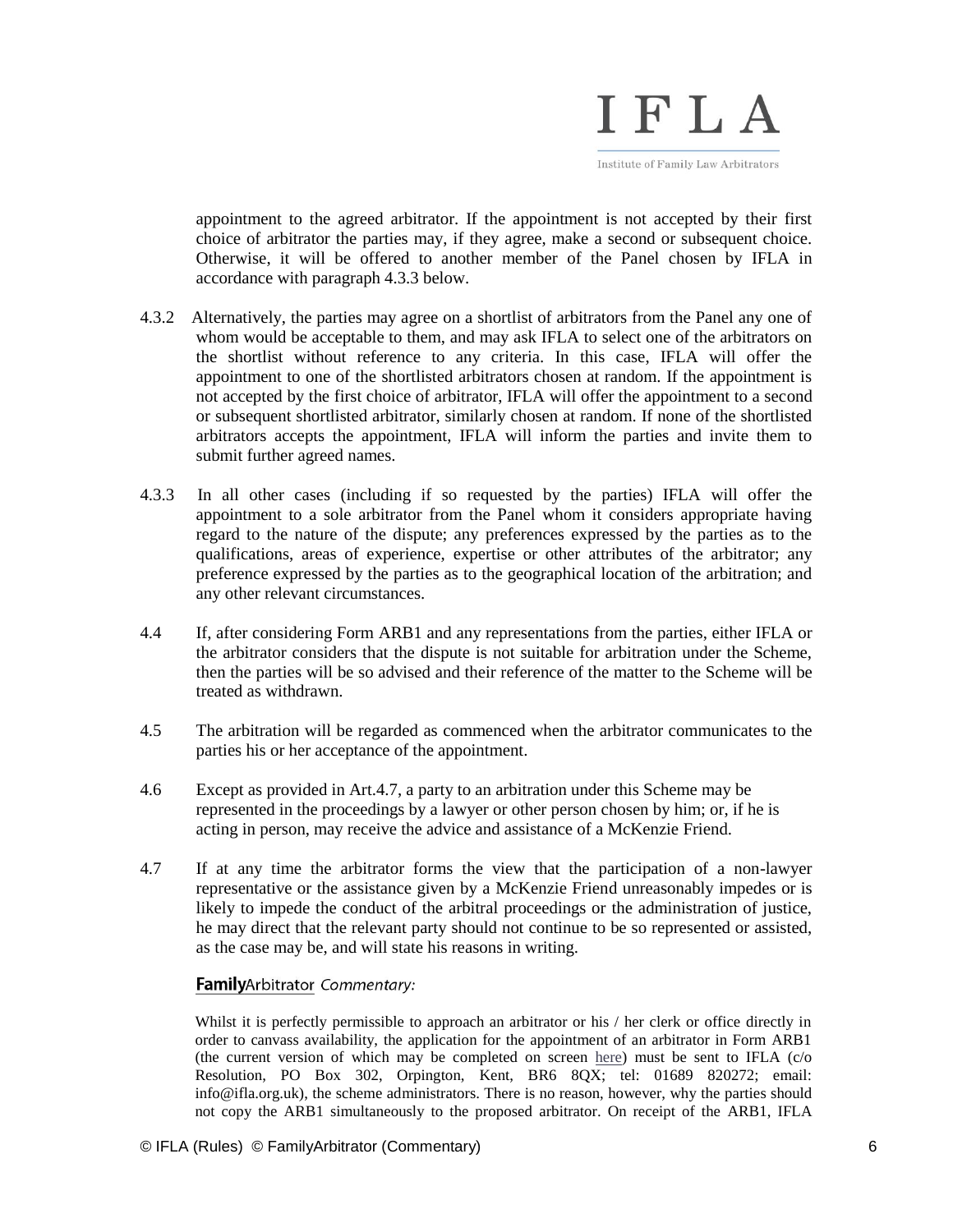

makes formal contact with the arbitrator to establish whether he/she wishes to accept the appointment.

Please note that if parties wish to appoint an arbitrator known to them, it is inadvisable to contact him / her to discuss the case, as the tribunal must be, and be seen to be, independent. Parties interested in appointing a specific arbitrator and wishing to make contact to canvass issues about suitability and/or administration are strongly advised to do so by e-mail, with both parties being copied into all communications.

In many cases the parties will be able to agree the identity of the arbitrator to be approached. If they are unable to agree, a number of ways of appointing the arbitrator are suggested.

First, the parties can jointly approach an experienced and well regarded arbitrator to make the nomination for them, based on their stated requirements such as specific expertise, seniority and geographical location.

Alternatively, they can simultaneously exchange the names of, say, four arbitrators, ranked in order of preference. If one name is common to both, it is selected. If there is more than one name in common, they score in order of their ranking.

A third option is for one party to serve a list of say five names on the other party; that party deletes one; the first party then deletes one, and so on until one name is left.

There are also two options involving selection by IFLA. A 2015 Rule change enables the parties to submit to IFLA a shortlist of prospective arbitrators (all of whom must be panel members), of whom IFLA will select one at random (art 4.3.2).

It is also possible, as before, to request IFLA to nominate an arbitrator from its panel (art 4.3.3), in accordance with its [Nomination Protocol.](http://ifla.org.uk/cms/wp-content/uploads/2015/03/Nomination-protocol-2015.pdf) However, the potential problem here is that unless the parties stipulate specific requirements, IFLA has to ensure that one arbitrator does not receive more arbitration nominations than another. Such a system, while no doubt resulting in a fair distribution of arbitration work, does not necessarily result in the nomination of the best arbitrator for the dispute in question.

For a wider discussion of this topic see [Choosing your arbitrator.](http://www.familyarbitrator.com/choosing-arbitrator)

Profiles of the members of FamilyArbitrator may be viewed [here](http://www.familyarbitrator.com/about-us) and those of other IFLA panel members [here.](http://ifla.org.uk/directory/)

Note that the arbitration does not commence until the parties and the arbitrator have signed the arbitrator's terms and conditions (art 4.5). Many arbitrators, the members of FamilyArbitrator included, recommend a preliminary, without commitment meeting in advance of the formal appointment of the arbitrator. The purpose of such a meeting is to give the parties the opportunity to meet the arbitrator, and to enable him / her to be fully satisfied that the parties understand what the arbitration process involves and the commitment that it entails, and to deal with any preliminary queries that may arise.

It is anticipated that in most arbitrations both parties will be legally represented. However, art 4.6 provides for representation by a person other than a lawyer and for assistance by a McKenzie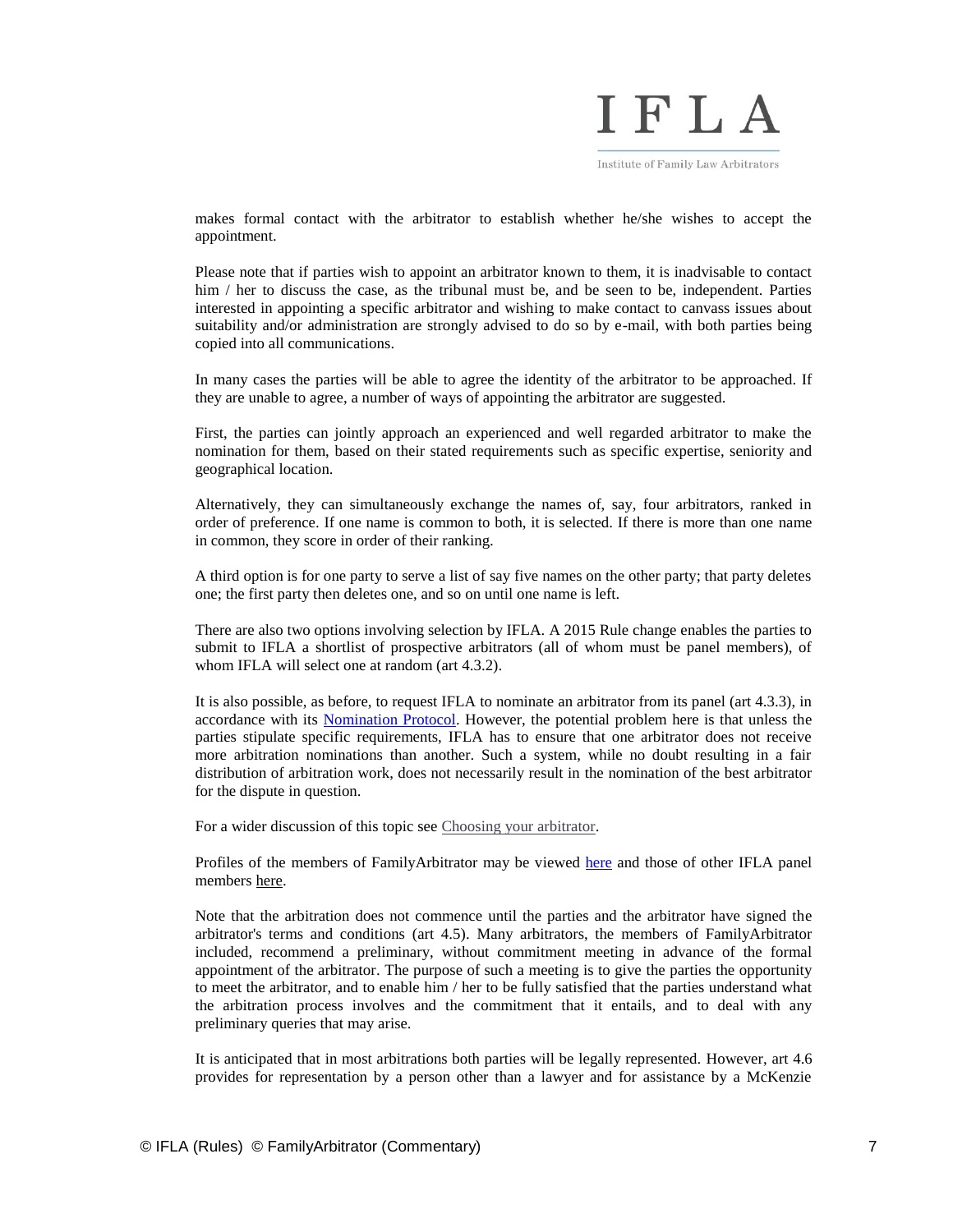

friend, subject in each case to a decision by the arbitrator that the party should not be so represented or assisted, for the reasons set out in art 4.7.

# **Article 5 – Arbitrator's appointment**

- 5.1 Before accepting the appointment or as soon as the relevant facts are known, the arbitrator will disclose to the parties any actual or potential conflict of interest or any matter that might give rise to justifiable doubts as to his or her impartiality.
- 5.2 In the event of such disclosure, the parties, or either of them (as appropriate), may waive any objection to the arbitrator continuing to act, in which case the arbitrator may commence or continue with the arbitration. If an objection is maintained, the arbitrator will decide whether to continue to act, subject to any agreement by the parties to revoke his or her authority or intervention by the court.
- 5.3 After accepting appointment, the arbitrator may not subsequently act in relation to the same dispute in a different capacity.
- 5.4 If the arbitrator ceases to hold office through revocation of his or her authority, removal by the court, resignation or death, or is otherwise unable, or refuses, to act, and either party or the existing arbitrator so requests, IFLA may appoint a replacement arbitrator from the Panel.
- 5.5 The replacement arbitrator may determine whether and if so to what extent the previous proceedings should stand.

# FamilyArbitrator Commentary:

The well-known test for judicial bias is: "*The question is whether the fair minded and informed observer, having considered the facts, would conclude there was a real possibility that the tribunal was biased*." See, for example, *Porter v Magill* [2002] 2 AC 357 at [102] – [103]. Note that authorities prior to *Porter* formulated the test differently, namely, was there a 'real danger of bias'. Those authorities, including the leading case of *Locabail (LJ) Ltd v Bayfield Properties Ltd* [2000] QB 451 (see especially para [25] for a commonly quoted passage) thus need to be read in light of the refinement to the test made in *Porter*.

The attributes of the fair minded informed observer are described further in *Gillies v Secretary of State for Work and Pensions* [2006] 1 WLR 781 at [39] and *Helow v Secretary of State for the Home Department* [2008] 1 WLR 2416 at [1] – [3]. Being a member of the same chambers as a fee paid judge is not indicative of bias (*Birmingham City Council v Yardley* (2004) Times, 9 December, where the recorder had informed the parties of this fact at the outset).

However, if members of the same chambers intend to appear as both advocate and tribunal in the case, great care needs to be taken to ensure that this is brought to the parties' attention at the earliest opportunity and fully explained, with options clearly outlined (*Peter Smith v Kvaerner Cementation Foundations Ltd* [2006] EWCA Civ 242, [2007] 1 WLR 370).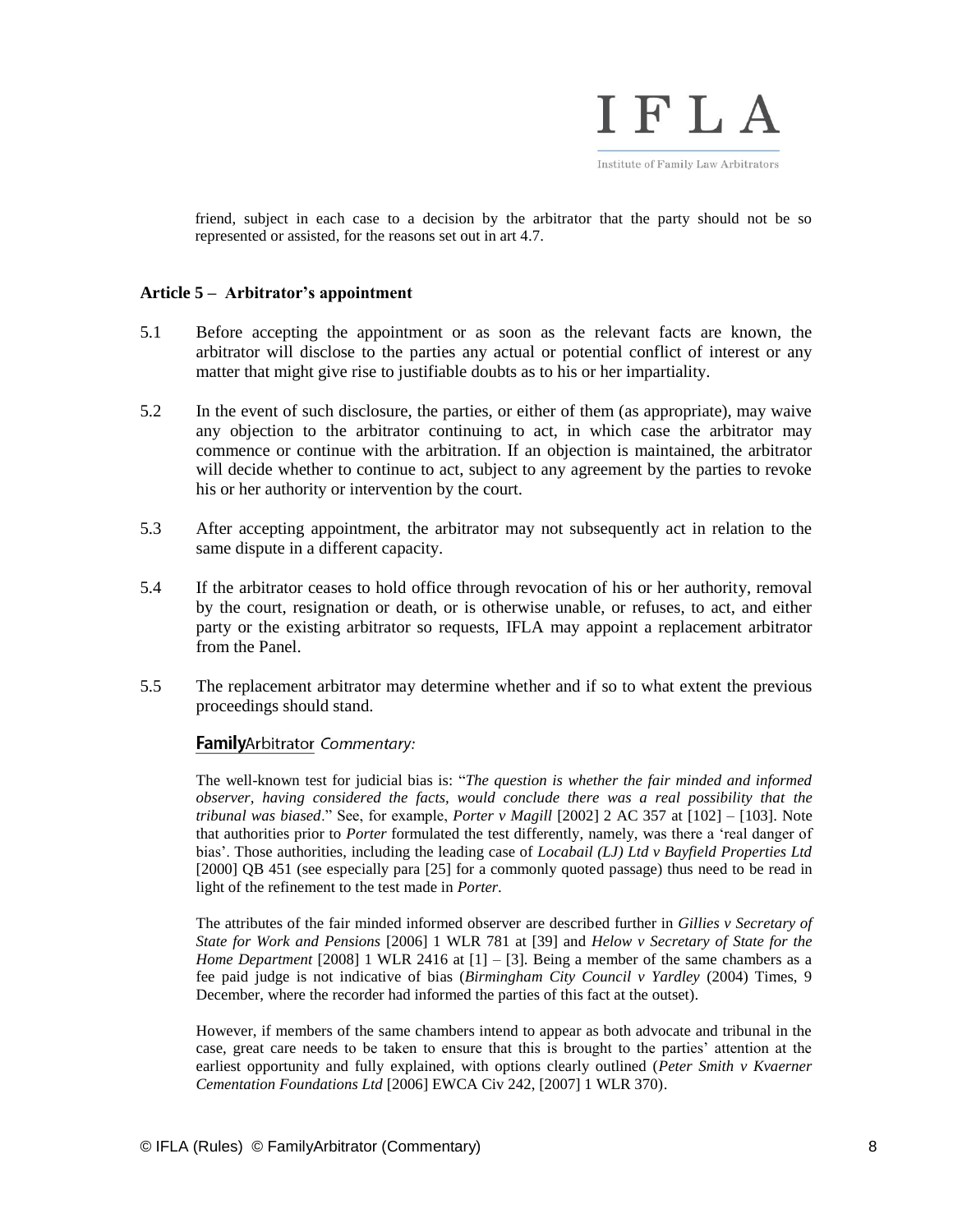

Institute of Family Law Arbitrators

In the arbitration-specific context there is no impediment to the arbitrator and advocate being members of the same chambers (*Laker Airways v FLS Aerospace Ltd and Stanley Burnton* [2000] 1 WLR 113). The authorities have also been considered in the more recent case of *A and others v B and another* [2011] EWHC 2345 (Comm), [2011] All ER (D) 71 (Sep), where there was held to be no bias in circumstances where the arbitrator only disclosed towards the end of the arbitration that he was being instructed in a wholly unrelated matter by one of the solicitors who were appearing before him in the arbitration. However, the court considered that it would have been far better had the matter been disclosed earlier.

# **Article 6 – Communications between parties, the arbitrator and IFLA**

- 6.1 Any communication between the arbitrator and either party will be copied to the other party.
- 6.2 Unless agreed by the parties, the arbitrator will designate one party as the lead party. For the purposes of the Act, the lead party will equate to a claimant, but will be formally referred to in the arbitration as the 'Applicant'. The other party will equate to a respondent, and will be formally referred to in the arbitration as the 'Respondent'.
- 6.3 The arbitrator will not discuss any aspect of the dispute or of the arbitration with either party or their legal representatives in the absence of the other party or their legal representatives, unless such communication is solely for the purpose of making administrative arrangements.
- 6.4 Neither IFLA, the CIArb, Resolution nor the FLBA will be required to enter into any correspondence concerning the arbitration or its outcome.

# FamilyArbitrator Commentary:

Email communication is to be encouraged provided that it is copied to all parties. The principle that the arbitrator is and must be seen to be entirely impartial is self evident and fundamental.

# **Article 7 – Powers of the arbitrator**

- 7.1 The arbitrator will have all the powers given to an arbitrator by the Act including those contained in section 35 (consolidation of proceedings and concurrent hearings); and section 39 (provisional orders), but limited as provided by Art.7.2.
- 7.2 In relation to substantive relief of an interim or final character, the arbitrator will have the power to make orders or awards to the same extent and in the same or similar form as would a Judge exercising the jurisdiction of the High Court. (For the avoidance of doubt, the arbitrator's power does not extend to interim injunctions; committal; or jurisdiction over non-parties without their agreement.)
- 7.3 The arbitrator will have the power to award interest in accordance with section 49 (interest) whether or not it is specifically claimed.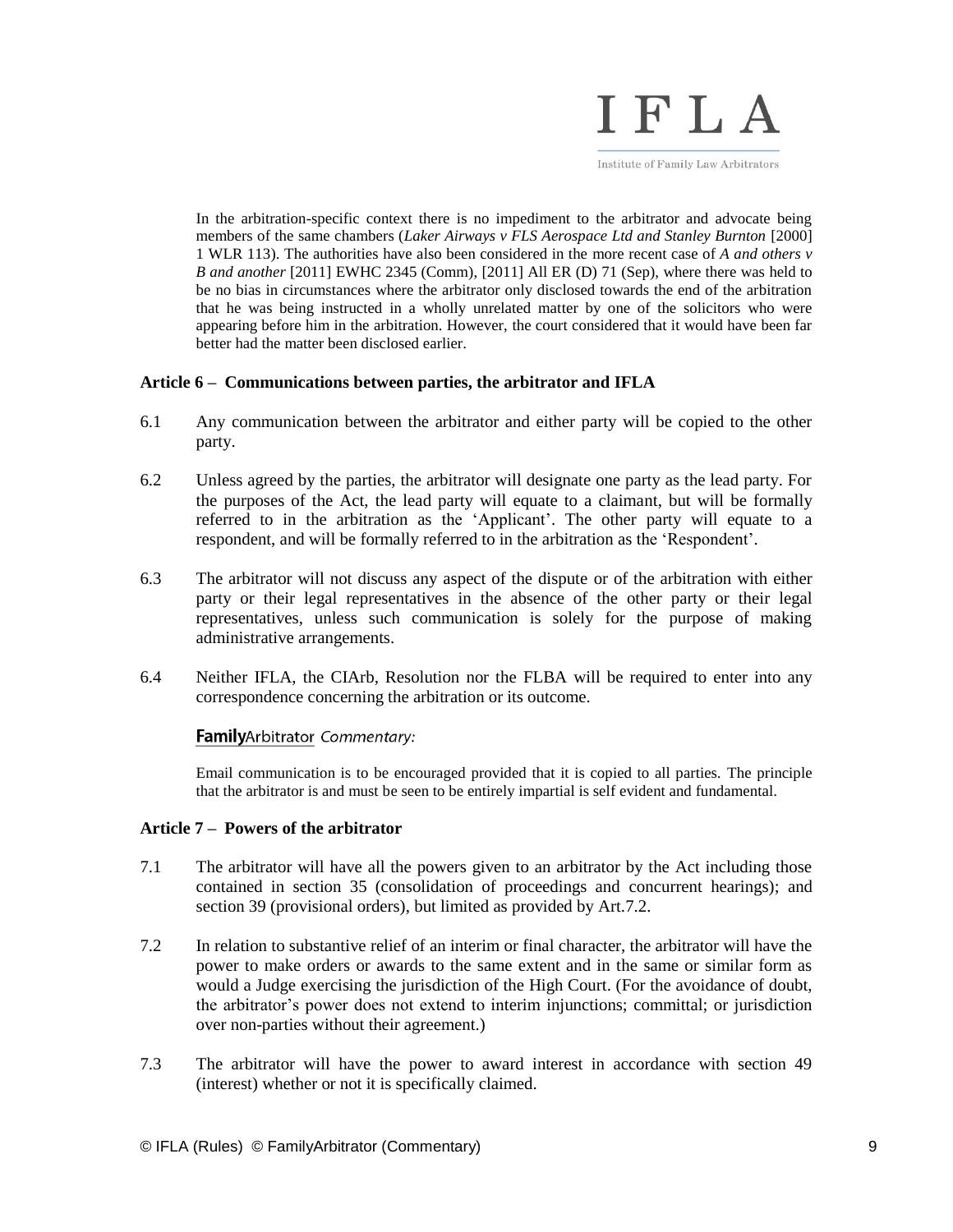

7.4 If the arbitrator considers that the dispute is not suitable for arbitration under the Scheme the arbitrator will have the power to terminate the proceedings.

# FamilyArbitrator Commentary:

### **Consolidation etc.**

The power under section 35 will allow, say, a TOLATA dispute and a financial remedy dispute to be either consolidated or heard concurrently. (As to the wisdom of consolidation vs. concurrent hearing, it will be recalled that there are different costs presumptions in the FPR and CPR. Cf. art 14.4(b) which applies the financial remedy approach of 'no order as to costs' subject to a discretion to depart from that rule in appropriate circumstances, and subject to the parties agreeing a different costs regime which is approved by the arbitrator at the outset.)

### **Maintenance pending suit**

Section 39 and art 7.2 appear to allow for an award of maintenance pending suit (MPS). A note of caution, however. A court only has the power to make a MPS award once a petition has been filed, and there is no power to back date an MPS order (and thus award) to before the date of the petition. This raises a potential problem in the event that an arbitration award for MPS is sought prior to issue of the main suit. Also note that if the arbitral applicant for MPS is the respondent in the main suit the court has no jurisdiction to back date MPS unless there is a cross prayer in the answer or an application for a financial remedy has been made to court (the latter possibly not being appropriate if the parties wish to resolve their dispute through arbitration).

#### **Interim injunctions and other powers not exercisable by the arbitrator**

The arbitrator does not have power to grant interim injunctions or to commit for contempt. If the case is likely to require this kind of relief, consideration may need to be given as to whether the dispute is suitable for arbitration.

However, the court has the power under s.44 of the Act to make orders "in support of arbitral" proceedings. This includes interim injunctions. It is thought, however, that this power is unlikely to be invoked in the family context.

(Note also that an arbitrator does not have the power to summons witnesses, whether to give evidence or to produce documents. The court may grant such relief with the permission of the arbitrator or the agreement of the parties: s.43 of the Act.)

Applications to court under the Arbitration Act 1996 are referred to as 'Arbitration Act claims' and are currently governed by CPR Part 62, although procedural amendment is expected. See the Note on allocation and procedure in the Appendix to this Commentary for further discussion.

#### **Resignation of the arbitrator**

If the matter ceases to become suitable for arbitration then the arbitrator may terminate the proceedings. As to the costs consequences of this, note the default provisions in s.25 of the Act. This matter may also be dealt with in the arbitrator's terms of engagement.

# **Article 8 – Powers of the arbitrator concerning procedure**

© IFLA (Rules) © FamilyArbitrator (Commentary) 10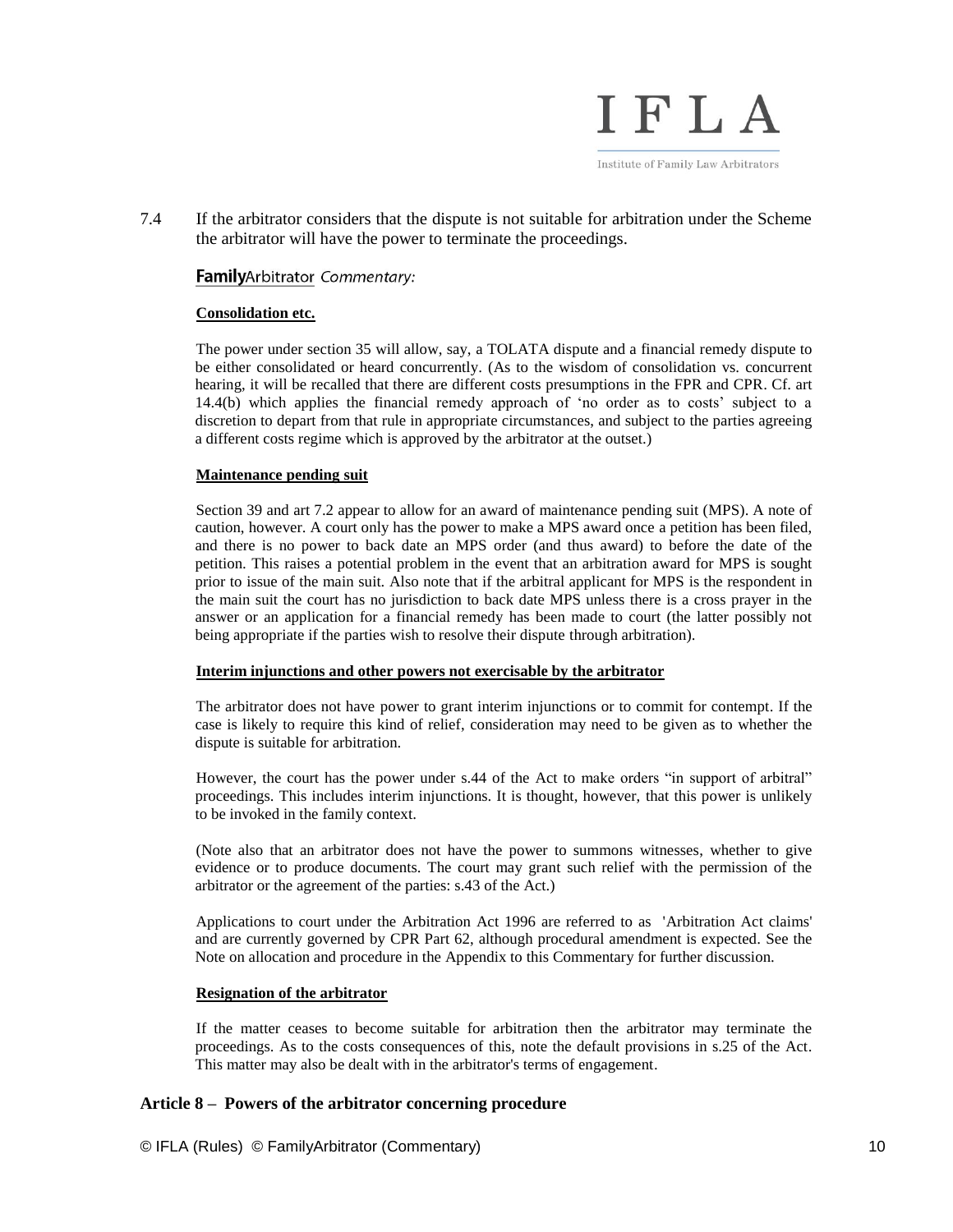

- 8.1 The arbitrator will decide all procedural and evidential matters (including, but not limited to, those referred to in section  $34(2)$ ), subject to the right of the parties to agree any matter (if necessary, with the concurrence of the arbitrator (see Art.1.4)).
- 8.2 In accordance with section 37 (power to appoint experts), the arbitrator may appoint experts to report on specific issues or prepare valuations.
- 8.3 The arbitrator may limit the number of expert witnesses to be called by any party or may direct that no expert be called on any issue or issues or that expert evidence may be called only with the permission of the arbitrator.
- 8.4 Further, and/or in particular, the arbitrator will have the power to:
	- (a) direct a party to produce information, documents or other materials in a specified manner and/or within a specified time;
	- (b) give directions in relation to any property which is the subject of the proceedings or as to which any question arises in the proceedings, and which is owned by or is in the possession or control of a party to the proceedings for the inspection, photographing, valuation, preservation, custody or detention of the property by the tribunal, an expert or a party.
- 8.5 If, without showing sufficient cause, a party fails to comply with its obligations under section 40 (general duty of parties) or with these Rules, or is in default as set out in section 41(4) (failure to attend a hearing or make submissions), then, after giving that party due notice, the arbitrator may continue the proceedings in the absence of that party or without any written evidence or submissions on their behalf and may make an award on the basis of the evidence before him or her.
- 8.6 The parties agree that if one of them fails to comply with a peremptory order made by the arbitrator and another party wishes to apply to the court for an order requiring compliance under s.42 (enforcement of peremptory orders of tribunal), the powers of the court under that section are available.

# FamilyArbitrator Commentary:

# **Who decides the procedure to adopt?**

While the parties may agree their own procedure, they may only do so following the arbitrator's appointment with his or her agreement (art 1.4). Given that the whole emphasis of arbitration is to vest control in the parties, arbitrators are not likely to object to any procedure that is ECHR art 6 compliant. However, if the arbitrator considers that the procedure adopted by the parties renders the dispute unsuitable for arbitration he or she may decline the appointment (art 4.4).

# **Application under s.42 to enforce peremptory order**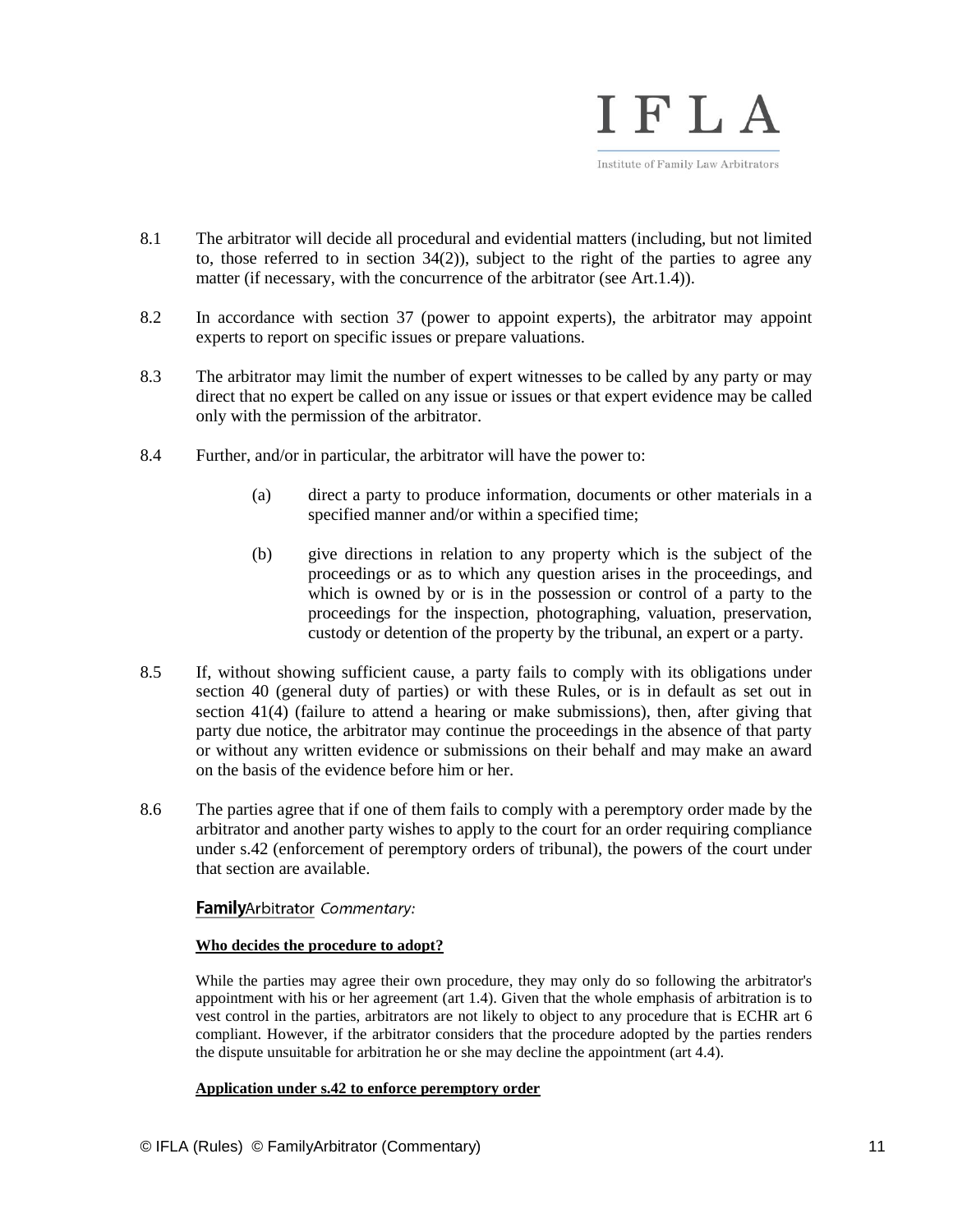

An application under s.42 is an 'Arbitration Act claim' and as such is currently governed by CPR Part 62, although procedural amendment is expected. See the Note on allocation and procedure in the Appendix to this Commentary for further discussion.

# **Article 9 – Form of procedure**

- 9.1 The parties are free to agree as to the form of procedure (if necessary, with the concurrence of the arbitrator (see Art.1.4)) and, in particular, to adopt a documents-only procedure or some other simplified or expedited procedure.
- 9.2 If there is no such agreement, the arbitrator will have the widest possible discretion to adopt procedures suitable to the circumstances of the particular case in accordance with section 33 (general duty of the tribunal).

# FamilyArbitrator Commentary:

The emphasis here is on the parties' freedom to choose their own procedure (subject to art 1.4 above), in accordance with the principle of party autonomy enshrined in section 1(b) of the Act and highlighted in *[S v S \(financial remedies: arbitral award\)](http://www.bailii.org/ew/cases/EWHC/Fam/2014/7.html)* [2014] EWHC 7 (Fam), [2014] 1 FLR 1257 (as to which, see the discussion in the Commentary to art 13, below). Such procedures do not have to mirror court procedures, although it is likely that the parties and / or the arbitrator will borrow from the procedure available under the CPR and FPR. Plainly, however, the procedure adopted should be ECHR art 6 compliant. Lack of such compliance will be a potential obstacle to the conversion of the award into a court order, should that be necessary. A level of disclosure less than that required for a consent order would therefore be unwise. See also the discussion below on art 13 in relation to *Granatino.*

# **Article 10 – General procedure**

- 10.1 Generally, on commencement of the arbitration, the arbitrator will invite the parties to make submissions setting out briefly their respective views as to the nature of the dispute, the issues, what form of procedure should be adopted, the timetable and any other relevant matters.
- 10.2 If appropriate, the arbitrator may convene a preliminary meeting, telephone conference or other suitable forum for exchange of views.
- 10.3 Within a reasonable time of ascertaining the parties' views, the arbitrator will give directions and set a timetable for the procedural steps in the arbitration, including (but not limited to) the following:
	- (a) written statements of case;
	- (b) disclosure and production of documents as between the parties;
	- (c) the exchange of witness statements;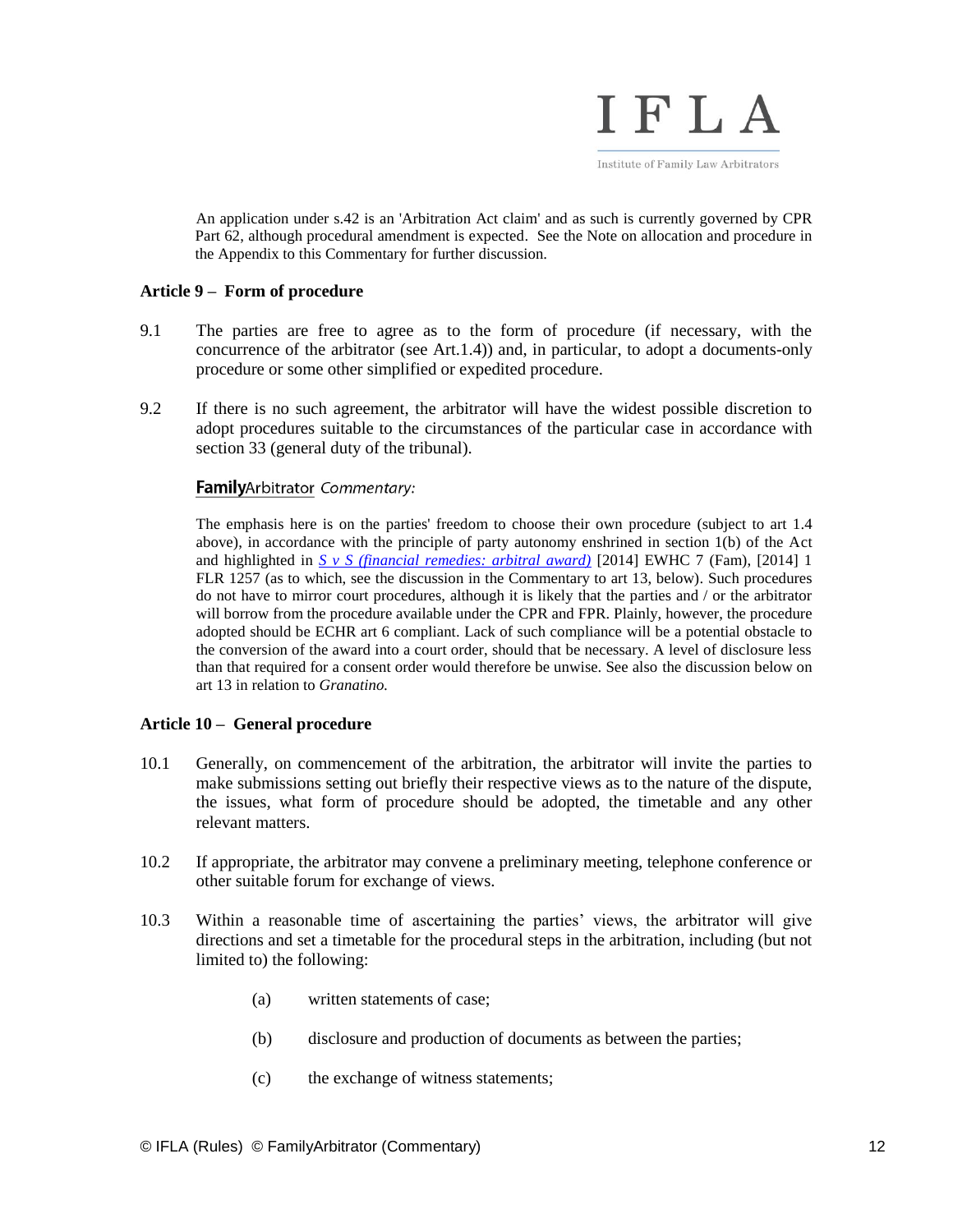

- (d) the number and type of expert witnesses, exchange of their reports and meetings between them;
- (e) arrangements for any meeting or hearing and the procedures to be adopted at these events;
- (f) time limits to be imposed on oral submissions or the examination of witnesses, or any other procedure for controlling the length of hearings.
- 10.4 The arbitrator may at any time direct any of the following to be delivered in writing:
	- (a) submissions on behalf of any party;
	- (b) questions to be put to any witness;
	- (c) answers by any witness to specific questions.

## FamilyArbitrator Commentary:

The article 10 procedure may be viewed as the default procedure. It is likely to be particularly suited to property disputes, to straightforward financial remedy disputes and to those disputes where a single, discrete issue is the subject of the arbitration. Note that in cases where the parties have not already selected a particular procedure their views will generally be canvassed before the arbitrator determines the procedure to be followed (art 10.1).

#### **Article 11 – Applications for directions as to procedural or evidential matters**

- 11.1 The arbitrator may direct a time limit for making or responding to applications for directions as to procedural or evidential matters.
- 11.2 Any application by a party for directions as to procedural or evidential matters will be accompanied by such evidence and/or submissions as the applicant may consider appropriate or as the arbitrator may direct.
- 11.3 A party responding to such an application will, if feasible, have a reasonable opportunity to consider and agree the order or directions proposed.
- 11.4 Any agreement will be communicated to the arbitrator promptly and will be subject to the arbitrator's concurrence, if necessary (see Art.1.4).
- 11.5 Unless the arbitrator convenes a meeting, telephone conference or other forum for exchange of views, any response to the application will be followed by an opportunity for the party applying to comment on that response; and the arbitrator will give directions within a reasonable time after receiving the applicant's comments.

# FamilyArbitrator Commentary: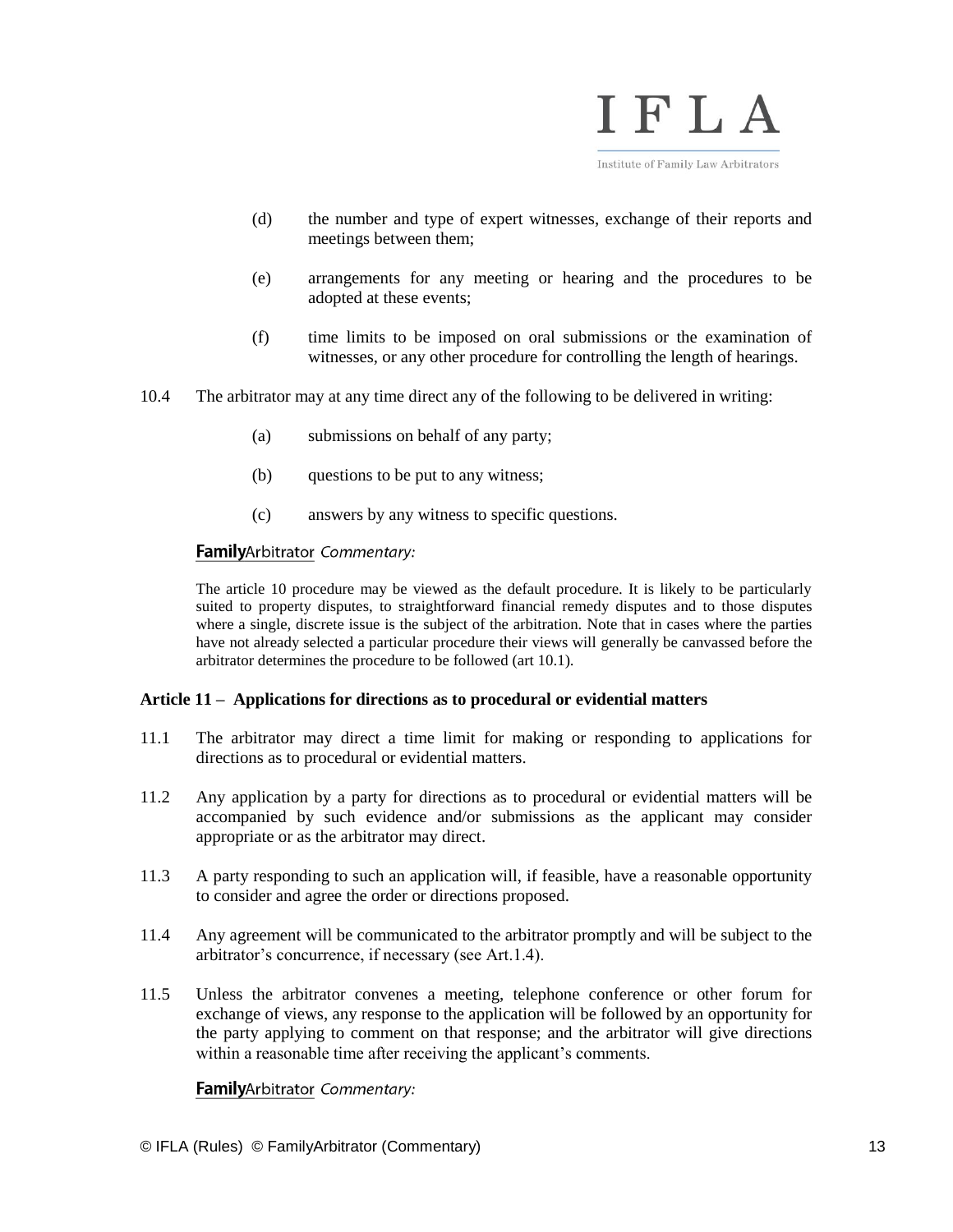

The arbitrator is likely, in the interests of speedy despatch and proportionality, to seek to deal with directions either on paper or by telephone hearing wherever possible, particularly where the issues to be decided are straightforward.

# **Article 12 – Alternative procedure**

- 12.1 In any case where it is appropriate, the parties may agree or the arbitrator may decide to adopt the procedure set out in this Article.
- 12.2 The parties may at any stage agree (with the concurrence of the arbitrator) or the arbitrator may direct any variation or addition to the following steps and/or timetable. In particular, the arbitrator may at any stage allow time for the parties to consider their positions and pursue negotiations with a view to arriving at an amicable settlement (see, also, Arts.17.1 and 17.2).
- 12.3 Within 56 days of the arbitrator communicating to the parties his or her acceptance of the appointment, each party will complete and send to the arbitrator and to the other party a sworn statement as to their financial situation (in the form of the 'Form E' or 'Form E1' Financial Statement in accordance with the Family Procedure Rules 2010, as appropriate) together with such further evidence or information as the arbitrator may direct.
- 12.4 Within 28 days of receipt of the other party's financial statement, each party may send to the arbitrator and to the other party a questionnaire raising questions and/or requesting information and/or documents.
- 12.5 Within 14 days of receipt of a questionnaire, a party may send to the arbitrator and to the other party reasoned objections to answering any of the questions or meeting any of the requests, together with a submission as to whether a preliminary meeting is required.
- 12.6 Within 14 days of receipt of objections or, if there is a preliminary meeting, within a reasonable time after that meeting, the arbitrator will direct in respect of each party:
	- (a) which questions are to be answered and which requests are to be met, together with the time within which these things are to be done;
	- (b) which property is to be valued, who is to undertake the valuation, how they are to be appointed and the time within which the valuation is to be carried out; and
	- (c) any other steps for providing information, dealing with enquiries or clarifying issues as may be appropriate.
- 12.7 Within a reasonable time of receipt from both parties of replies to questionnaires, valuations and any other information as may have been required, the arbitrator may convene a further meeting to review progress, address outstanding issues and consider what further directions are necessary.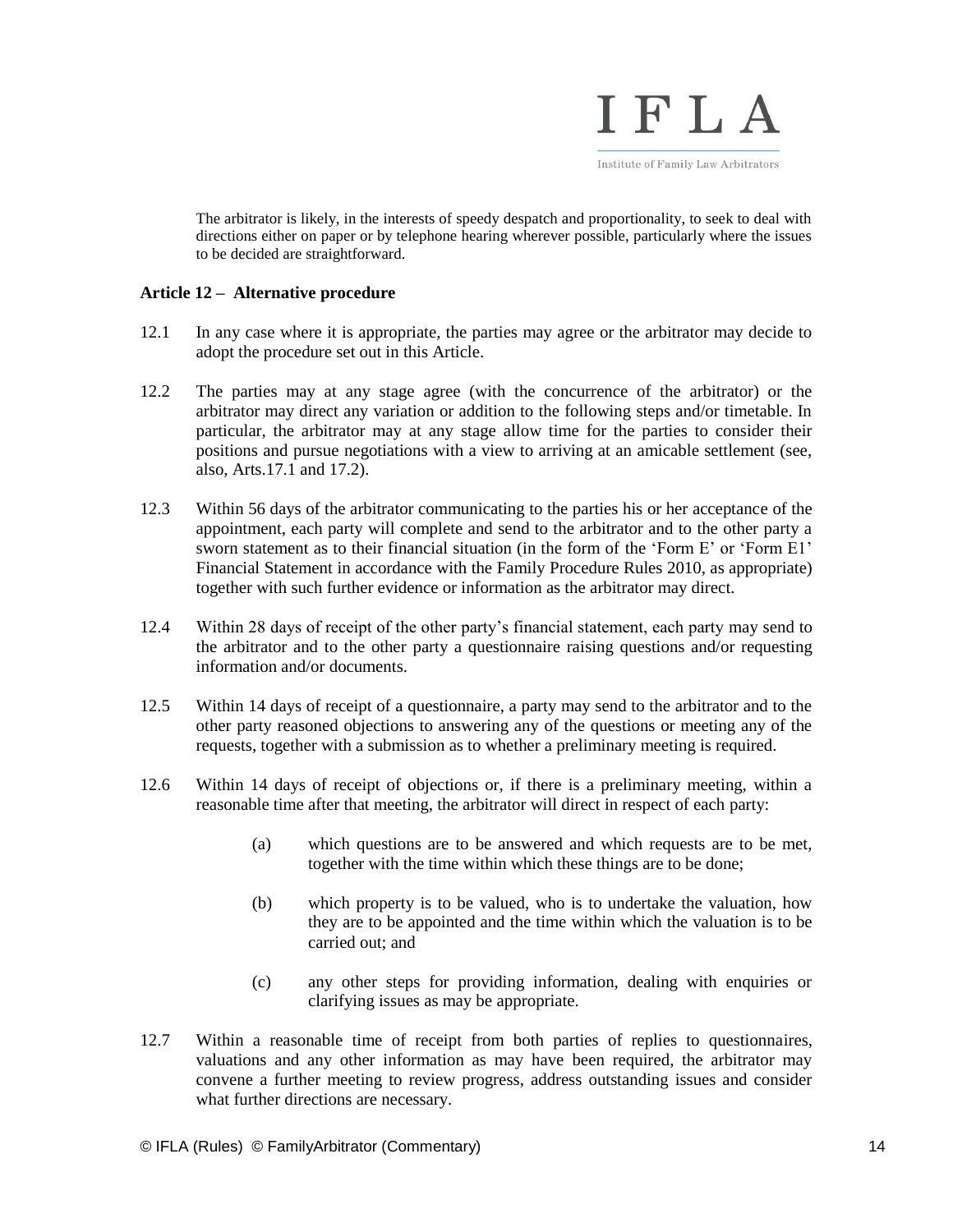

- 12.8 The arbitrator will give detailed directions for all further procedural steps in the arbitration including (but not limited to) the following:
	- (a) the drawing up of lists of issues and schedules of assets;
	- (b) written submissions;
	- (c) arrangements for any meeting or hearing and the procedures to be adopted at these events;
	- (d) time limits to be imposed on oral submissions or the examination of witnesses, or any other procedure for controlling the length of hearings.

# FamilyArbitrator Commentary:

The article 12 procedure, which is based on the FPR Part 9 procedure, is likely to be used (with or without adaptation: see art 12.2) where the dispute involves a full financial remedy claim, especially where extensive disclosure is required.

### **Article 13 – Awards**

- 13.1 The arbitrator will deliver an award within a reasonable time after the conclusion of the proceedings or the relevant part of the proceedings.
- 13.2 Any award will be in writing, will state the seat of the arbitration, will be dated and signed by the arbitrator, and (unless the parties agree otherwise or the award is by consent) will contain sufficient reasons to show why the arbitrator has reached the decisions it contains.
- 13.3 Once an award has been made, it will be final and binding on the parties, subject to the following:
- (a) any challenge to the award by any available arbitral process of appeal or review or in accordance with the provisions of Part 1 of the Act;
- (b) insofar as the subject matter of the award requires it to be embodied in a court order (see Art.13.4), any changes which the court making that order may require;
- (c) insofar as the award provides for continuing payments to be made by one party to another, or to a child or children, a subsequent award or court order reviewing and varying or revoking the provision for continuing payments, and which supersedes an existing award.
- 13.4 If and so far as the subject matter of the award makes it necessary, the parties will apply to an appropriate court for an order in the same or similar terms as the award or the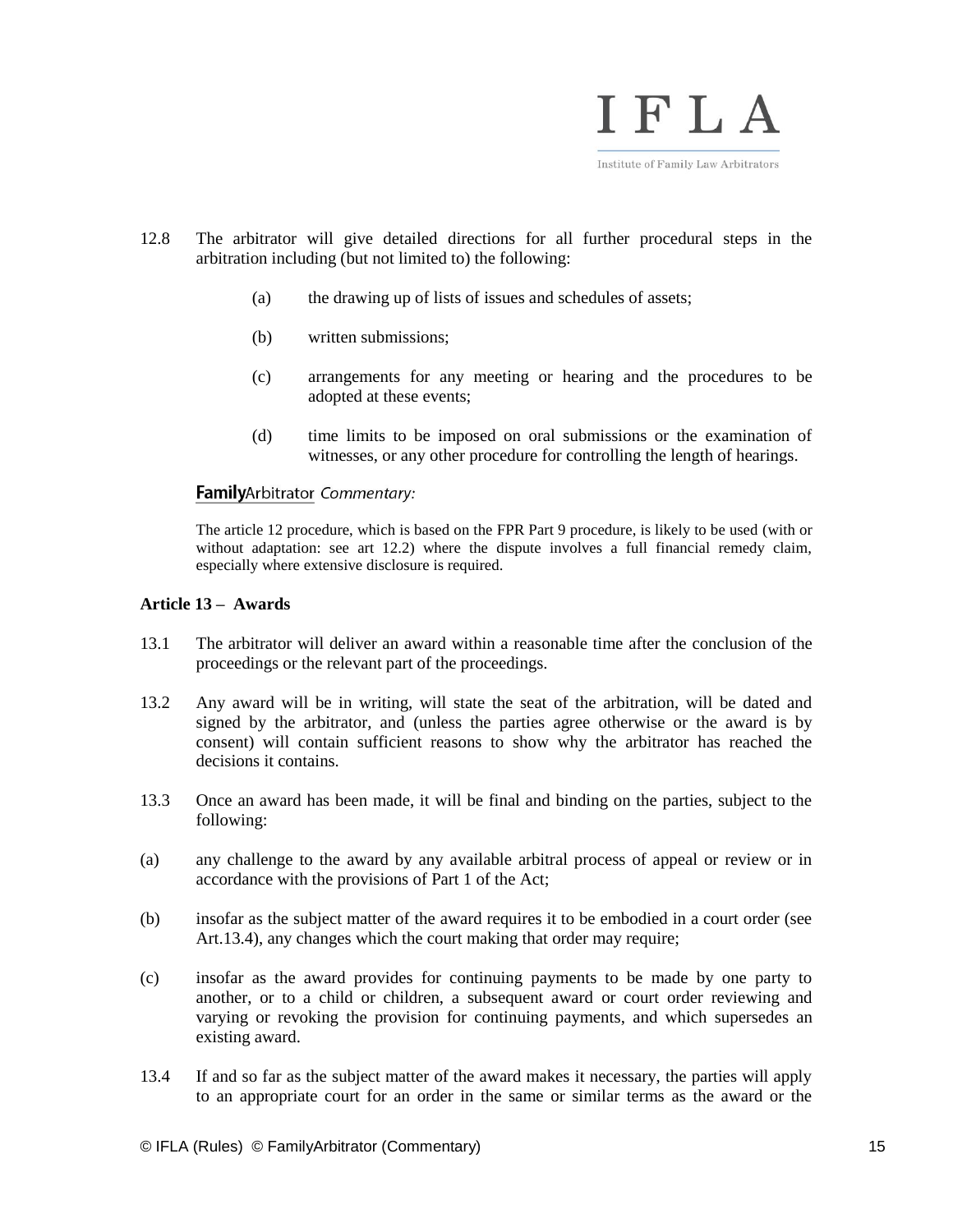

relevant part of the award and will take all reasonably necessary steps to see that such an order is made. In this context, 'an appropriate court' means a court which has jurisdiction to make a substantive order in the same or similar terms as the award, whether on primary application or on transfer from another division of the court.

13.5 The arbitrator may refuse to deliver an award to the parties except upon full payment of his or her fees or expenses. Subject to this entitlement, the arbitrator will send a copy of the award to each party or its legal representatives.

# FamilyArbitrator Commentary:

#### **Status of the award in cases where the court's jurisdiction may not be ousted**

It is clear that *[Radmacher \(formerly Granatino\) v Granatino](http://www.familylawweek.co.uk/site.aspx?i=ed68495)* [2010] UKSC 42 has changed fundamentally the way that the courts regard agreements, whether pre-nuptial or post-nuptial, by spouses governing the consequences of their marriage breakdown:

'[75] The court should give effect to a nuptial agreement that is freely entered into by each party with a full appreciation of its implications unless in the circumstances prevailing it would not be fair to hold the parties to their agreement.

[78] The reason why the court should give weight to a nuptial agreement is that there should be respect for individual autonomy. The court should accord respect to the decision of a married couple as to the manner in which their financial affairs should be regulated. It would be paternalistic and patronizing to override their agreement simply on the basis that the court knows best. This is particularly true where the parties' agreement addresses existing circumstances and not merely contingencies of an uncertain future.'

These principles were powerfully endorsed and applied to the IFLA family arbitration scheme by the President of the Family Division Sir James Munby in his landmark judgment in the case of  $S_{\nu}$ *[S \(financial remedies: arbitral award\)](http://www.bailii.org/ew/cases/EWHC/Fam/2014/7.html)* [2014] EWHC 7 (Fam), [2014] 1 FLR 1257. For detailed comment on the judgment read this [Comment sheet,](http://www.familyarbitrator.com/ifla-arbitration-works) but in essence:

- Sir James stressed the importance of upholding parties' 'autonomous decision' to settle their dispute privately and by agreement [7] to [15]
- The fact that the parties have themselves decided to submit to arbitration should be seen as the 'magnetic factor' in such cases, and that 'in the absence of very compelling countervailing factor(s) the arbitral award should be determinative of the order the court makes' [18] to [19]
- He gave useful guidance to judges who are presented with applications for consent orders arising from arbitration: while the role of a judge is not to be a 'rubber stamp', only in the rarest of cases will it be appropriate for the judge to do other than approve the order that the parties are seeking, based on the arbitration award [20] to [21]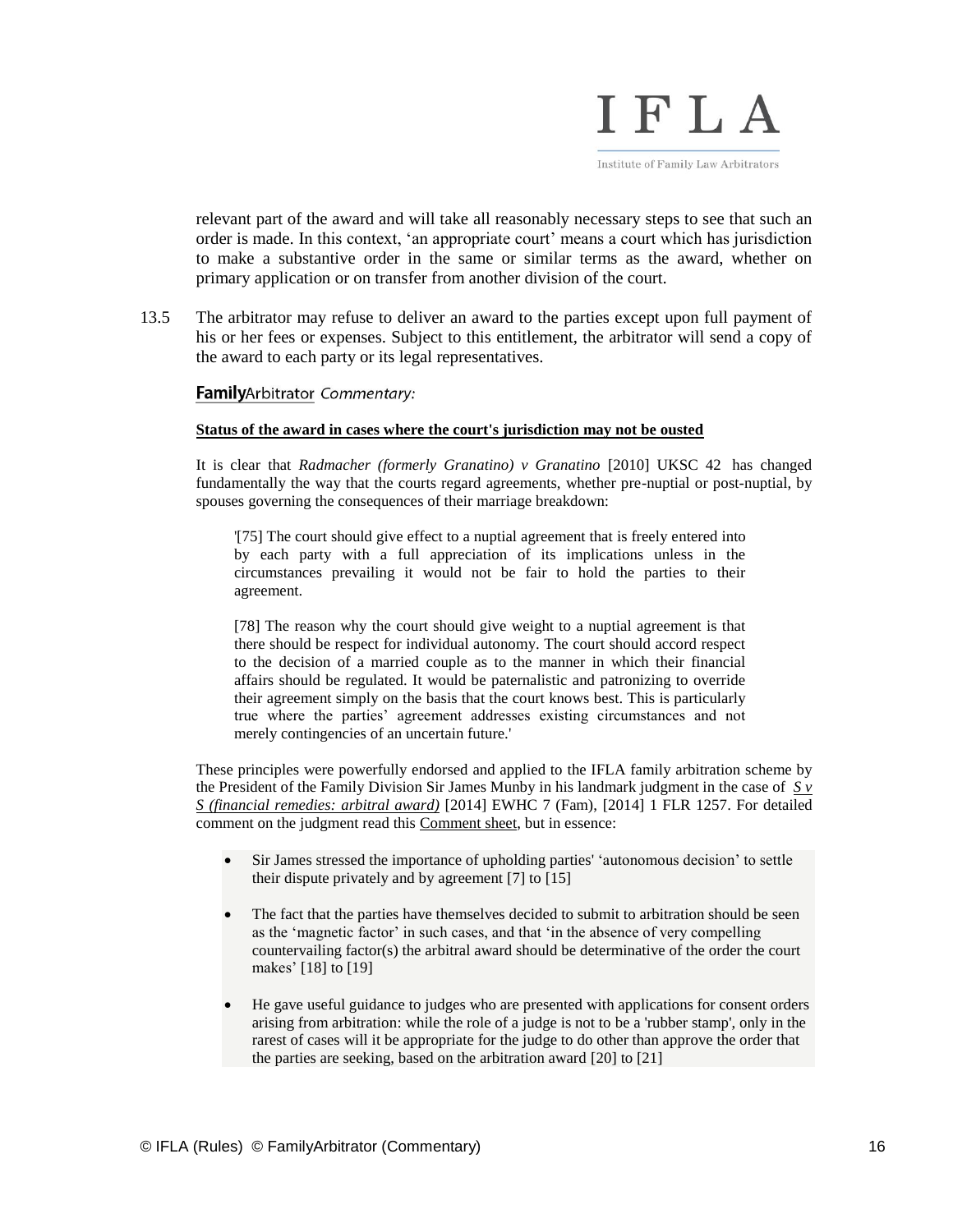

Institute of Family Law Arbitrators

- He saw no reason why the streamlined procedure for approving consent orders in collaborative cases should not also be available in arbitration cases [23]
- He gave further guidance on procedure at [24] (as to which see 'Procedural issues', below)
- Likewise, in cases where one party is dissatisfied with the award and refuses to apply for a consent order, the court will take an appropriately robust approach [25] to [26]
- The President also called for amendment to the Family / Civil Procedure Rules to enable applications to court in support of the arbitral process to be made to the Family Court and not, as is currently the case, to the Commercial Court. This call has been echoed in [paragraph](https://www.judiciary.gov.uk/publications/financial-remedies-working-group-report/) 38 of the Final Report of the Financial Remedies Working Group (15 December 2014), reprising [paragraphs 85 to 95 and Annex 12](http://www.familyarbitrator.com/arbitration-specific-extracts-report-financial-remedies-working-group) of the Group's Interim Report.

It can thus be assumed, following *S v S*, that an order will be made in the terms of the award unless one of the parties can show very strong reasons indeed why the award should not be upheld.

For further discussion of these issues see IFLA's submission to the Law Commission *'Why agreements to arbitrate family financial disputes should be treated comparably as 'qualifying nuptial agreements'* (December 2012), [here.](http://www.familyarbitrator.com/wp-content/uploads/Family-arbitration-and-qualifying-nuptial-agreements.pdf)

Whilst an award is intended to determine finally and conclusively all matters in dispute, it remains open to the arbitrator to include within the award a 'liberty to apply' provision, if the parties are likely to require further directions for the implementation of the terms of the order. It should be emphasised that the arbitrator does not possess powers of enforcement. Thus an arbitrator cannot, for instance, sign a conveyance. That said, there may well be implementation issues which the arbitrator can helpfully determine, falling short of formal enforcement, such as determining price and mode of sale. It will clearly be more convenient for the parties to be able to return to the tribunal seized of detailed knowledge of the background when dealing with such matters.

Again, while it is intended that awards should be final and conclusive, there are nevertheless a number routes of challenge provided under the Act: see the commentary to art 15 below.

# **'Full appreciation'**

The requirement for the parties to have a 'full appreciation' of the agreement's implications (see paragraphs 68, 71 and 74 of *Granatino*) suggests that, if the parties wish to arbitrate 'in person', they should at least be able to confirm that they have received advice from a solicitor as to the implications of their decision to submit to arbitration.

Further, and leaving aside the specific routes of challenge available under the Act (as to which see the commentary on art 15 below), there may be circumstances in which it would be 'unfair' (*Granatino* [75]) to hold the parties to their agreement to be bound by the arbitrator's decision. Thus, it is suggested that an arbitral award which, if it were a court order, would be held to be 'plainly wrong' is unlikely to be given effect by the court.

# **Procedural issues**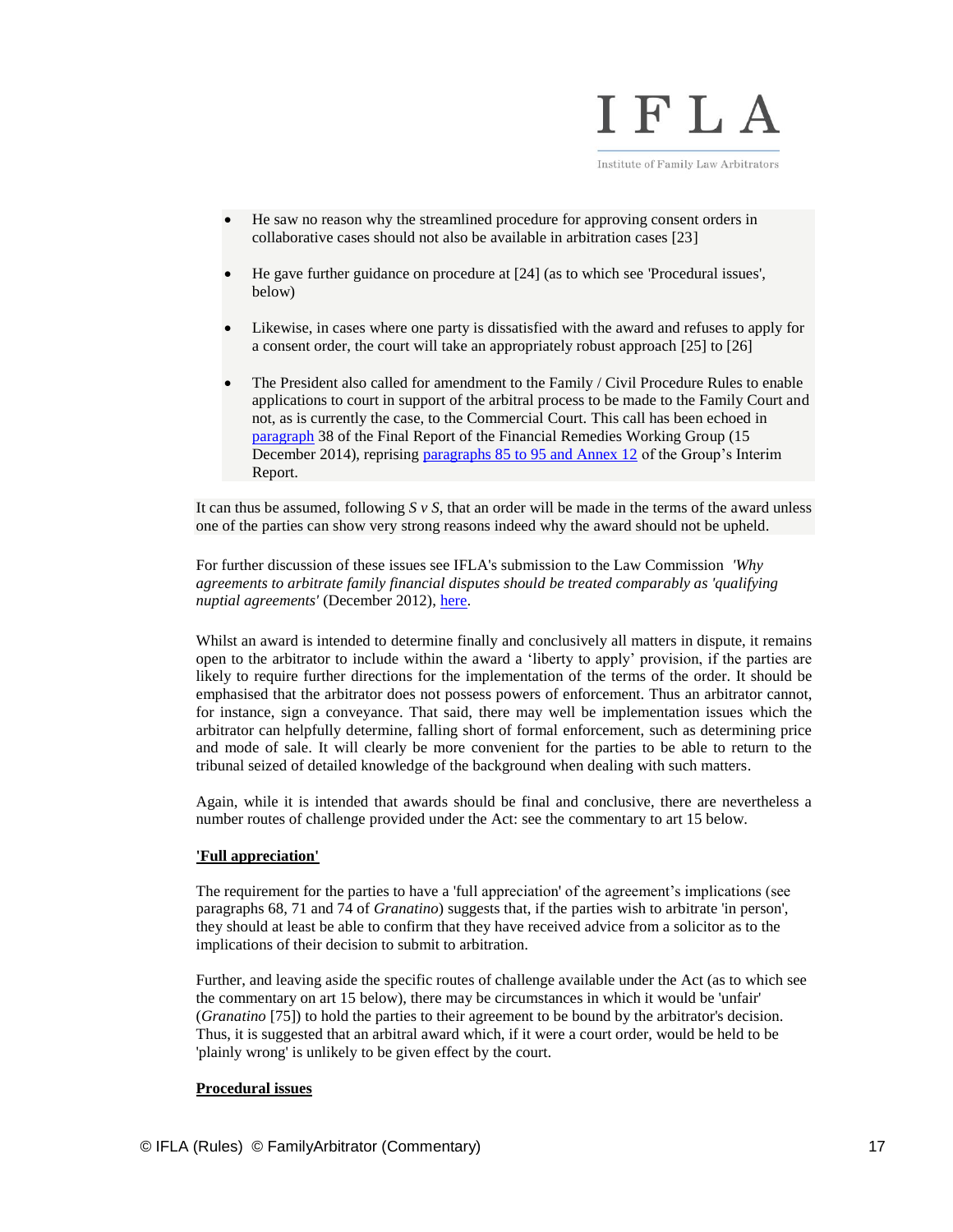

By art 13.4, and by paragraph 6.5 of the ARB1, the parties are required to apply if necessary for a consent order to give effect to the award. It is envisaged that in most cases such an application will be made. Indeed, in some instances, such as where the award include a pension sharing order, that part of the award will be ineffective without a court order.

In *[S v S \(financial remedies: arbitral award\)](http://www.bailii.org/ew/cases/EWHC/Fam/2014/7.html)* [2014] EWHC 7 (Fam), [2014] 1 FLR 1257 at [23] to [24] the President gave guidance on the procedure to be followed on such applications.

First, he stated at [23] that he saw no reason why the streamlined process for approving consent orders in collaborative cases applied by Coleridge J in *S v P (Settlement by Collaborative Process)* [2008] 2 FLR 2040 should not also be available in arbitration cases. That process is summarised in the footnote to  $S \vee S$  (although since 22 April 2014 most such applications will be made to the Family Court rather than the High Court):

The process is described in the headnote to the report  $[to S \vee P]$  as follows: "This application for approval of draft consent orders could be dealt with [by a High Court judge] in the 'urgent without notice' applications list, in order to shortcut the normal rather lengthier process of lodging consent orders … and waiting for them to be approved and sent back … The court would usually be prepared to entertain applications of this kind in the without notice applications list before the applications judge of the day on short notice. A full day's notice must be given to the clerk of the High Court judge in front of whom it was proposed to list the case; such notice could be given by telephone. The clerk of the rules should be informed that this was taking place. Use of the shortcut process was always subject to the consent of the urgent application judge. However, provided every aspect of documentation was agreed, the hearing was not expected to last more than 10 minutes, and the documentation was lodged with the judge the night before the hearing, this process had been approved by the President.

He made two further points at [24]:

' … The first is that in every case the parties should, as they did here, lodge with the court both the agreed submission to arbitration (in the case of an arbitration in accordance with the IFLA Scheme, the completed Form ARB1) and the arbitrator's award. Second, the order should contain recitals to the following effect, suitably adapted to meet the circumstances:

"The documents lodged in relation to this application include the parties' arbitration agreement (Form ARB1), their Form(s) D81, a copy of the arbitrator's award, and a draft of the order which the court is requested to make.

By their Form ARB1 the parties agreed to refer to arbitration the issues described in it which encompass some or all of the financial remedies for which applications are pending in this court; and the parties have invited the court to make an order in agreed terms which reflects the arbitrator's award."'

It is thought likely that a party who is dissatisfied with the award will simply decline to cooperate in making an application to the court for an order in the terms of the award, thus leaving the other party to take that step by means of a 'notice to show cause' application (*Dean v Dean* [1978] Fam 161, *Xydhias v Xydhias* [\[1999\] 1 FLR 683,](http://www.bailii.org/cgi-bin/redirect.cgi?path=/ew/cases/EWCA/Civ/1998/1966.html) *X and X (Y and Z Intervening)* [\[2002\] 1 FLR 508](http://www.bailii.org/cgi-bin/redirect.cgi?path=/ew/cases/EWHC/Fam/2001/11.html) and *S v S (Ancillary Relief)* [\[2008\] EWHC 2038 \(Fam\),](http://www.bailii.org/ew/cases/EWHC/Fam/2008/2038.html) [\[2009\] 1 FLR 254\)](http://www.bailii.org/cgi-bin/redirect.cgi?path=/ew/cases/EWHC/Fam/2008/2038.html).

At [25] to [26] of his judgment in *S v S* the President stated:

'25. Where a party seeks to resile from the arbitral award, the other party's remedy is to apply to the court using the 'notice to show cause' procedure. The court will no doubt adopt an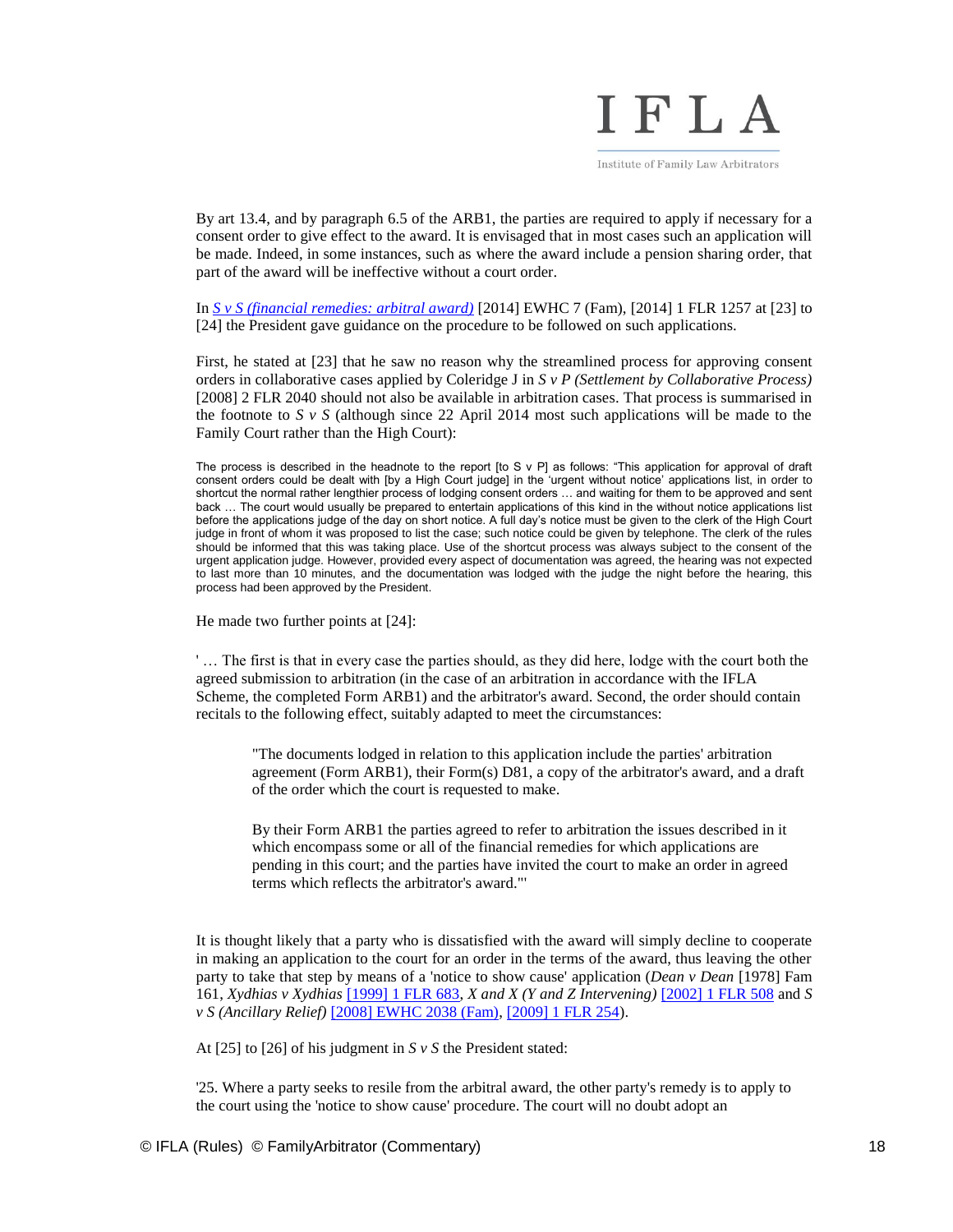

appropriately robust approach, both to the procedure it adopts in dealing with such a challenge and to the test it applies in deciding the outcome. In accordance with the reasoning in cases such as *Xydhias v Xydhias*, the parties will almost invariably forfeit the right to anything other than a most abbreviated hearing; only in highly exceptional circumstances is the court likely to permit anything more than a very abbreviated hearing.

26. Where the attempt to resile is plainly lacking in merit the court may take the view that the appropriate remedy is to proceed without more ado summarily to make an order reflecting the award and, if needs be, providing for its enforcement. Even if there is a need for a somewhat more elaborate hearing, the court will be appropriately robust in defining the issues which are properly in dispute and confining the parties to a hearing which is short and focused. In most such cases the focus is likely to be on whether the party seeking to resile is able to make good one of the limited grounds of challenge or appeal permitted by the Arbitration Act 1996. *If* they can, then so be it. If on the other hand they can *not*, then it may well be that the court will again feel able to proceed without more to make an order reflecting the award and, if needs be, providing for its enforcement. '

At [14] the President referred to *Crossley v Crossley* [2007] EWCA Civ 1491, [2008] 1 FLR 1467 and *S v S (Ancillary Relief)* [\[2008\] EWHC 2038 \(Fam\),](http://www.bailii.org/ew/cases/EWHC/Fam/2008/2038.html) [\[2009\] 1 FLR 254,](http://www.bailii.org/cgi-bin/redirect.cgi?path=/ew/cases/EWHC/Fam/2008/2038.html) as examples of cases where the court used its case management powers to limit the ambit of the issues to be determined at the hearing, by focusing the hearing exclusively on those issues relevant to the 'magnetic factor' (in an arbitration case, that factor being the parties' autonomous decision to submit to arbitration).

See the Appendix to this Commentary for further discussion of current procedure and proposals for reform.

## **Matrimonial Causes Act 1973, s34**

Brief mention should be made of s.34 of the Matrimonial Causes Act 1973 ('MCA') which provides that any 'maintenance agreement' (but not 'other financial arrangements') which purports to restrict the right to apply to court shall be void. The background to this section is explained by Wilson LJ (as he then was) in the *Granatino* case in the Court of Appeal [2009] EWCA Civ 649 [134]. Section 34 of the MCA was drafted in from earlier legislation which dealt with the situation where married parties were living separately (but not divorcing) and one sought maintenance from the other. Wilson LJ stated: 'sections 34 and 35 have been dead letters for more than thirty years ...'. In the Supreme Court in *Granatino* Lord Phillips referred to Wilson LJ's analysis at [36] stating, 'It seems likely that issues as to maintenance have, since the 1973 Act came into force, been pursued in ancillary relief proceedings.' It is thus considered unlikely that s.34 will have any bearing on the question of the binding nature of an arbitrated award. See the discussion of s.34 (in the context of an arbitration clause contained in a pre-marital agreement) in  $T \nu T$  [2012] EWHC 3462 (Fam), [2014] 1 FLR 96.

For more detailed discussion of the issues noted above see Sir Peter Singer's articles at [2012] Fam [Law 1353 a](http://www.familyarbitrator.com/wp-content/uploads/FLJ_2012_11_Singer.pdf)n[d \[2012\] Fam Law 1496.](http://www.familyarbitrator.com/wp-content/uploads/FLJ_2012_12_Singer.pdf)

#### **Status of the award where the court's jurisdiction may be ousted**

There are types of dispute falling within the family arbitration scheme which do not require the court to exercise the 'paternalistic' review that must be carried out prior to granting a financial remedy order. Litigation concerning the beneficial interest of unmarried partners in a property is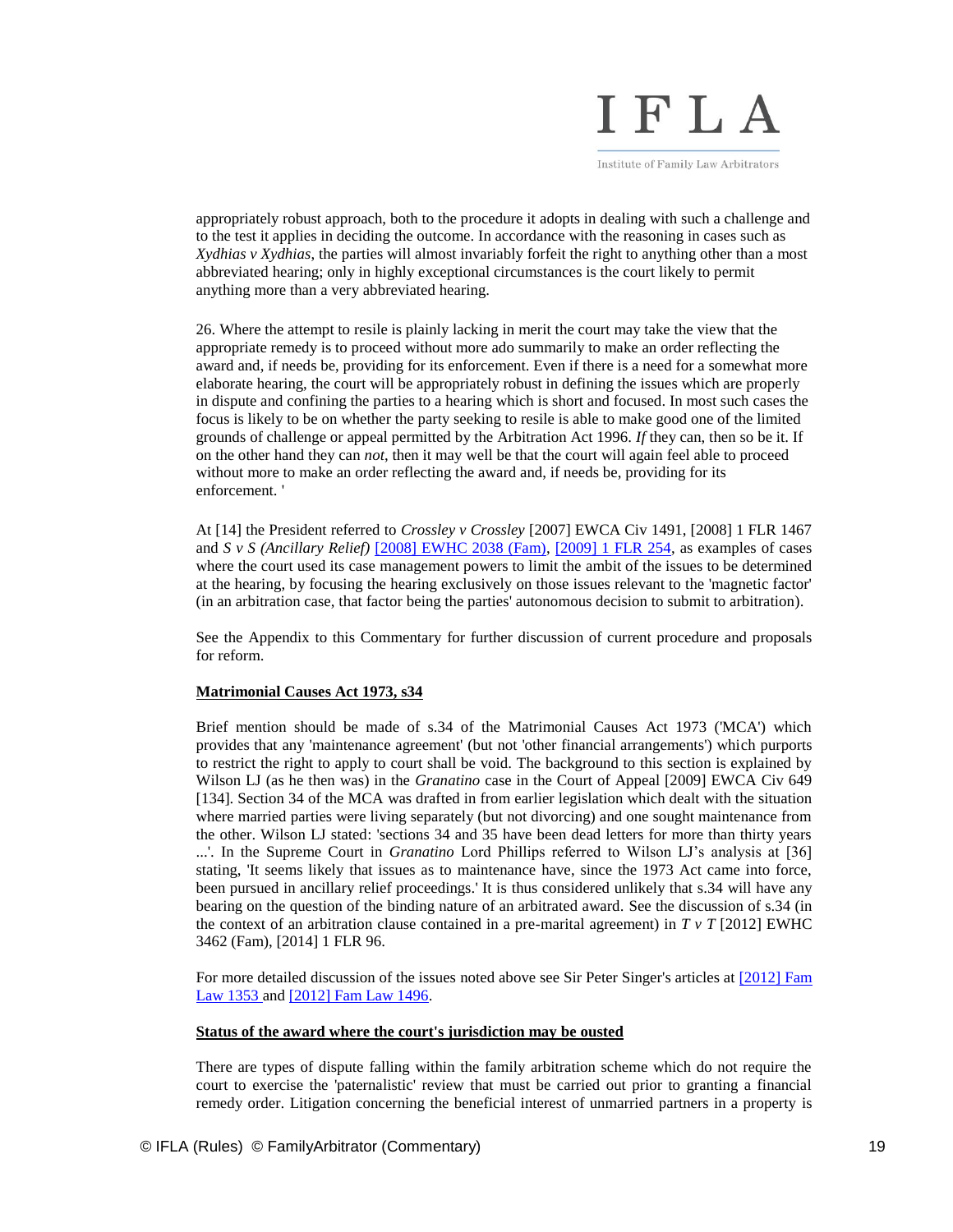

frequently compromised by means of Tomlin Orders. In such circumstances the court exercises no formal supervisory 'fairness' discretion and allows the parties to enter freely into such agreements as they choose. In this type of case the *Granatino* 'fairness' test will not apply.

The normal procedure for enforcing a 'civil' award (albeit one made under the family arbitration scheme) is by the summary procedure under s.66 of the Act. This provides that an award made by the arbitrator pursuant to an arbitration agreement, may, with leave of the court, be enforced in the same manner as a judgment or order of the court of same effect. Where leave is given, judgment may be entered in terms of the award.

See Foskett (*The Law and Practice of Compromise*, Seventh edition) at para 32.08: 'Machinery analogous to that of a *Tomlin* order is not available as a means of compromising an arbitration. Since enforcement is not a matter for the arbitral tribunal, which will be functus officio once it has delivered its award, there is no summary process available to be invoked in such a manner. Permission to enforce the award as a judgment or order [s.66] is the nearest equivalent.'

# **Article 14 – Costs**

- 14.1 In this Article any reference to costs is a reference to the costs of the arbitration as defined in section 59 (costs of the arbitration) including the fees and expenses of IFLA, unless otherwise indicated.
- 14.2 The arbitrator may require the parties to pay his or her fees and expenses accrued during the course of the arbitration at such interim stages as may be agreed with the parties, and in the absence of agreement, at reasonable intervals.
- 14.3 The arbitrator may order either party to provide security for the arbitrator's fees and expenses and the fees and expenses of IFLA.
- 14.4 Unless otherwise agreed by the parties, the arbitrator will make an award allocating costs as between the parties in accordance with the following general principle:
	- (a) the parties will bear the arbitrator's fees and expenses and the fees and expenses of IFLA in equal shares;
	- (b) there will be no order or award requiring one party to pay the legal or other costs of another party.

This principle is subject to the arbitrator's overriding discretion set out in Art.14.5.

- 14.5 Where it is appropriate to do so because of the conduct of a party in relation to the arbitration (whether before or during it), the arbitrator may at any stage order that party:
	- (a) to bear a larger than equal share, and up to the full amount, of the arbitrator's fees and expenses and the fees and expenses of IFLA;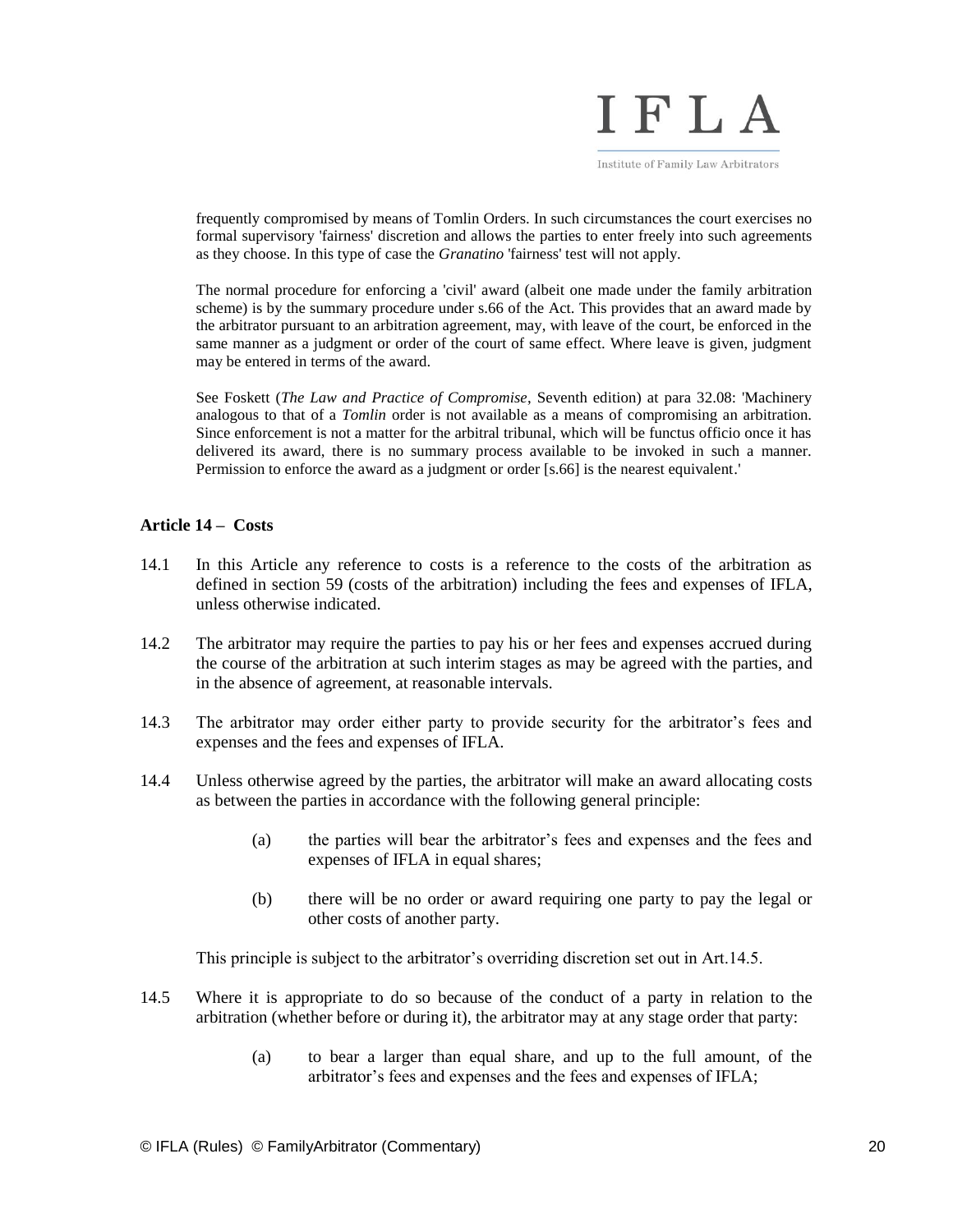

(b) to pay the legal or other costs of another party;

and may make an award accordingly.

- 14.6 In deciding whether, and if so, how to exercise the discretion set out in Art.14.5, the arbitrator will have regard to the following:
	- (a) any failure by a party to comply with these Rules or any order or directions which the arbitrator considers relevant;
	- (b) any open offer to settle made by a party;
	- (c) whether it was reasonable for a party to raise, pursue or contest a particular allegation or issue;
	- (d) the manner in which a party has pursued or responded to a claim or a particular allegation or issue;
	- (e) any other aspect of a party's conduct in relation to the arbitration which the arbitrator considers relevant; and
	- (f) the financial effect on the parties of any costs order or award.
- 14.7 Unless the parties agree otherwise, no offer to settle which is not an open offer to settle shall be admissible at any stage of the arbitration.
- 14.8 These rules as to costs will not apply to applications made to the court where costs fall to be determined by the court.

# FamilyArbitrator Commentary:

Subject to any agreement to the contrary, the default costs regime under the IFLA scheme is "no order for costs". However, by virtue of art 14.5 the arbitrator may make an order for costs because of a party's conduct in relation to the proceedings. In exercising his or her discretion the arbitrator must have regard to the matters set out in art 14.6. These provisions correspond to FPR 28.3(5), (6) and (7).

This default regime applies to all types of dispute, including those, such as MPS and TOLATA applications, which would, if the subject of corresponding court proceedings, be subject to a different costs regime. Parties should be made aware of this, and, to avoid any misunderstanding, the costs regime to be applied should be discussed and agreed at the outset of the arbitration.

# **Article 15 – Conclusion of the arbitration**

15.1 The agreement to arbitrate will be discharged (and any current arbitration will terminate) if: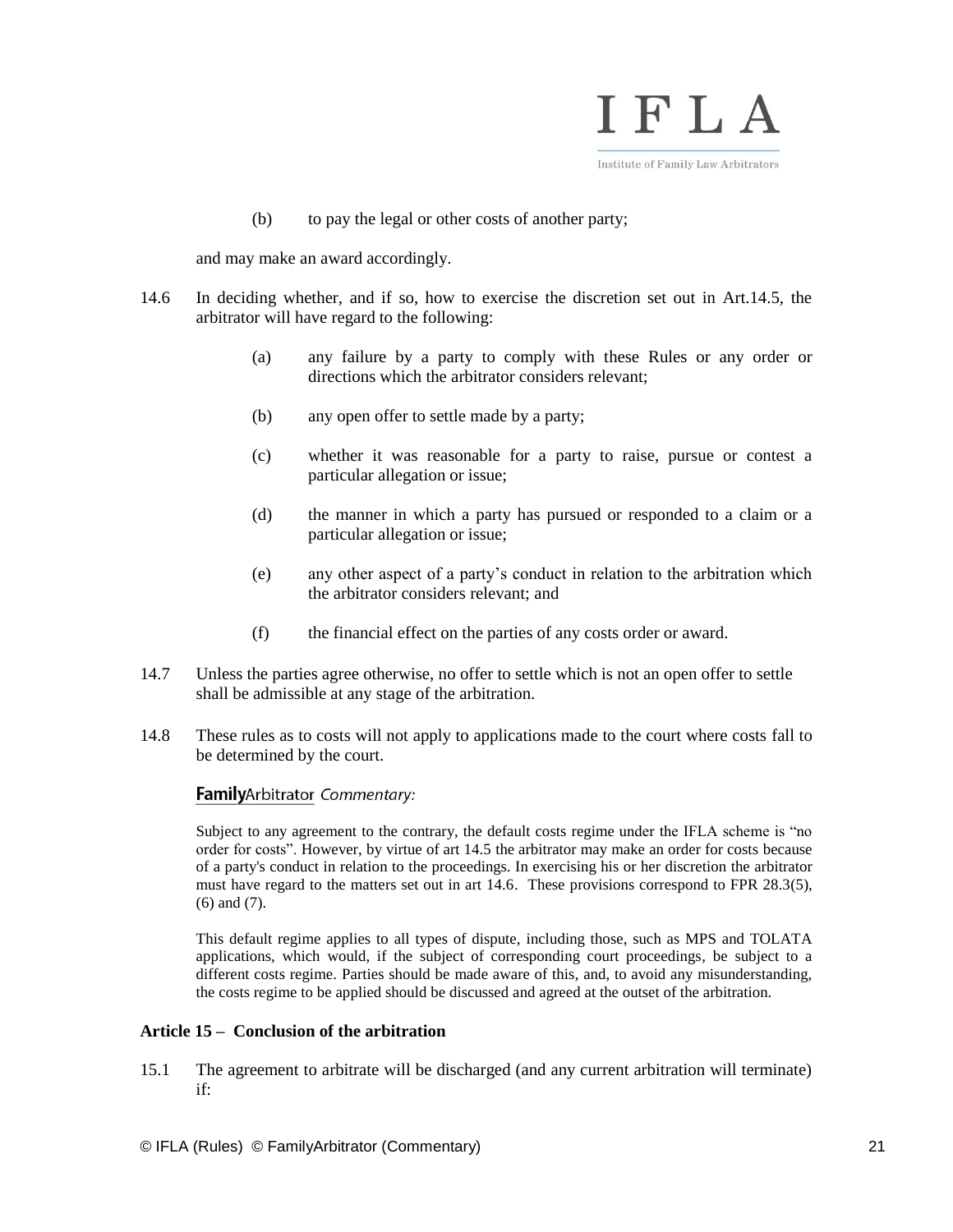

- (a) a party to the arbitration agreement dies; or
- (b) a party to the arbitration agreement lacks, or loses, capacity (within the meaning of the Mental Capacity Act 2005); except that:
	- (i) if the party is represented by an attorney who has the power so to act, the attorney may, in his or her discretion, continue with the arbitration or terminate it;
	- (ii) if a Deputy is appointed by the Court of Protection in relation to that party and has the power so to act, the Deputy may, in his or her discretion, continue with the arbitration or terminate it.
- 15.2 The arbitration will be terminated:
	- (a) If the arbitrator considers that the dispute is not suitable for arbitration under the Scheme and terminates the proceedings;
	- (b) If and insofar as a court entertains concurrent legal proceedings and declines to stay them in favour of arbitration;
	- (c) If the parties settle the dispute and, in accordance with section 51 (settlement), the arbitrator terminates the proceedings;
	- (d) If the parties agree in writing to discontinue the arbitration and notify the arbitrator accordingly;
	- (e) On the arbitrator making a final award dealing with all the issues, subject to any entitlement of the parties to challenge the award by any available arbitral process of appeal or review or in accordance with the provisions of Part 1 of the Act.

#### FamilyArbitrator Commentary:

Note that the Act prescribes the following routes of challenge to the award:

- Under s.67, an award may be challenged on the ground that the tribunal did not have substantive jurisdiction. Challenges on this ground rare likely to be rare in family cases given that the parties expressly agree to the arbitration by signing the ARB1, thus granting the tribunal jurisdiction.
- Under s.68 a challenge may be made 'on the ground of serious irregularity affecting the tribunal, the proceedings or the award'. A serious irregularity is one falling within a list of irregularities in s.68(2) 'which the court considers has caused or will cause substantial injustice to the applicant'.
- By s.69(2) an appeal is permissible on a point of law, but only if the agreement of all the parties to the proceedings or the leave of the court is obtained. Furthermore, given that one of the perceived advantages of arbitration, at least in commercial disputes, is the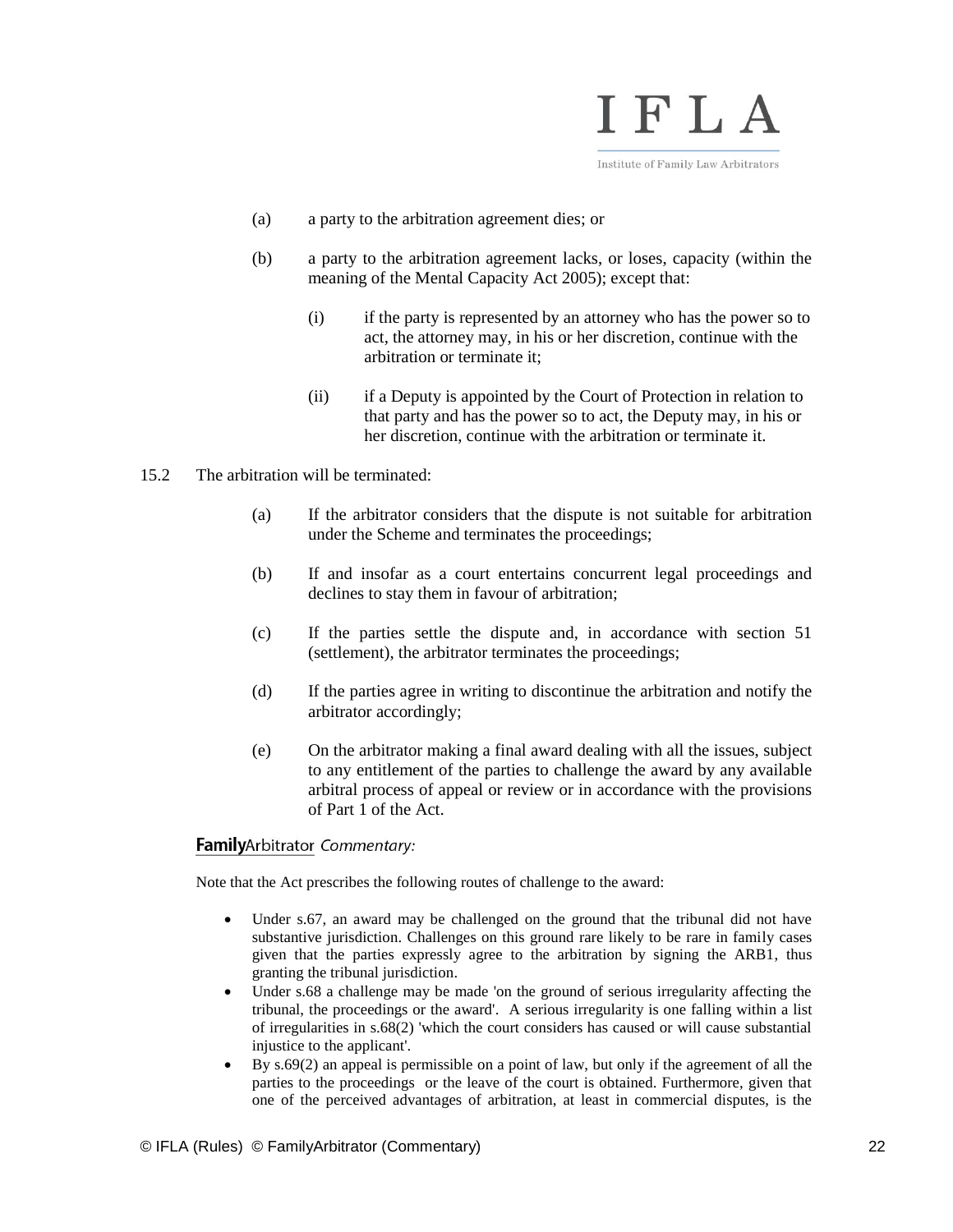

finality of the award, s.69 also allows the parties to agree at an earlier stage to exclude such an appeal.

For further comment on appeals see paragraphs 86 to 96 of the [Arbitration Act –](http://www.familyarbitrator.com/family-arbitration/arbitration-act-with-commentary) Commentary.

# **Article 16 – Confidentiality**

- 16.1 The general principle is that the arbitration and its outcome are confidential, except insofar as disclosure may be necessary to challenge, implement, enforce or vary an award (see Art.13.3(c)), in relation to applications to the court or as may be compelled by law.
- 16.2 All documents, statements, information and other materials disclosed by a party will be held by any other party and their legal representatives in confidence and used solely for the purpose of the arbitration, unless otherwise agreed by the disclosing party or compelled by law.
- 16.3 Any transcript of the proceedings will be provided to all parties and to the arbitrator. It will similarly be confidential and used solely for the purpose of the arbitration, implementation or enforcement of any award or applications to the court, unless otherwise agreed by the parties or compelled by law.
- 16.4 The arbitrator will not be called as a witness by any party either to testify or to produce any documents or materials received or generated during the course of the proceedings in relation to any aspect of the arbitration, unless with the agreement of the arbitrator or compelled by law.

# FamilyArbitrator Commentary:

The guarantee of total confidentiality that the arbitration process provides has been highlighted by Mostyn J in *W v M (TOLATA Proceedings: Anonymity)* [2012] EWHC 1679 (Fam), [2013] 1 FLR 1513 at [70]:

'Where parties are agreed that their case should be afforded total privacy there is a very simple solution: they sign an arbitration agreement. Arbitration has long been available in proceedings such as these [viz, TOLATA claims]. Recently arbitration has also become available in financial remedy proceedings by virtue of the much-to-be-welcomed scheme promoted by the Institute of Family Law Arbitrators. In those proceedings also privacy can now be guaranteed.'

See also the observations of the President in *[S v S \(financial remedies: arbitral award\)](http://www.bailii.org/ew/cases/EWHC/Fam/2014/7.html)* [2014] EWHC 7 (Fam), [2014] 1 FLR 1257 at [22].

# **Article 17 – General**

17.1 At relevant stages of the arbitration, the arbitrator may encourage the parties to consider using an alternative dispute resolution procedure other than arbitration, such as mediation, negotiation or early neutral evaluation, in relation to the dispute or a particular aspect of the dispute.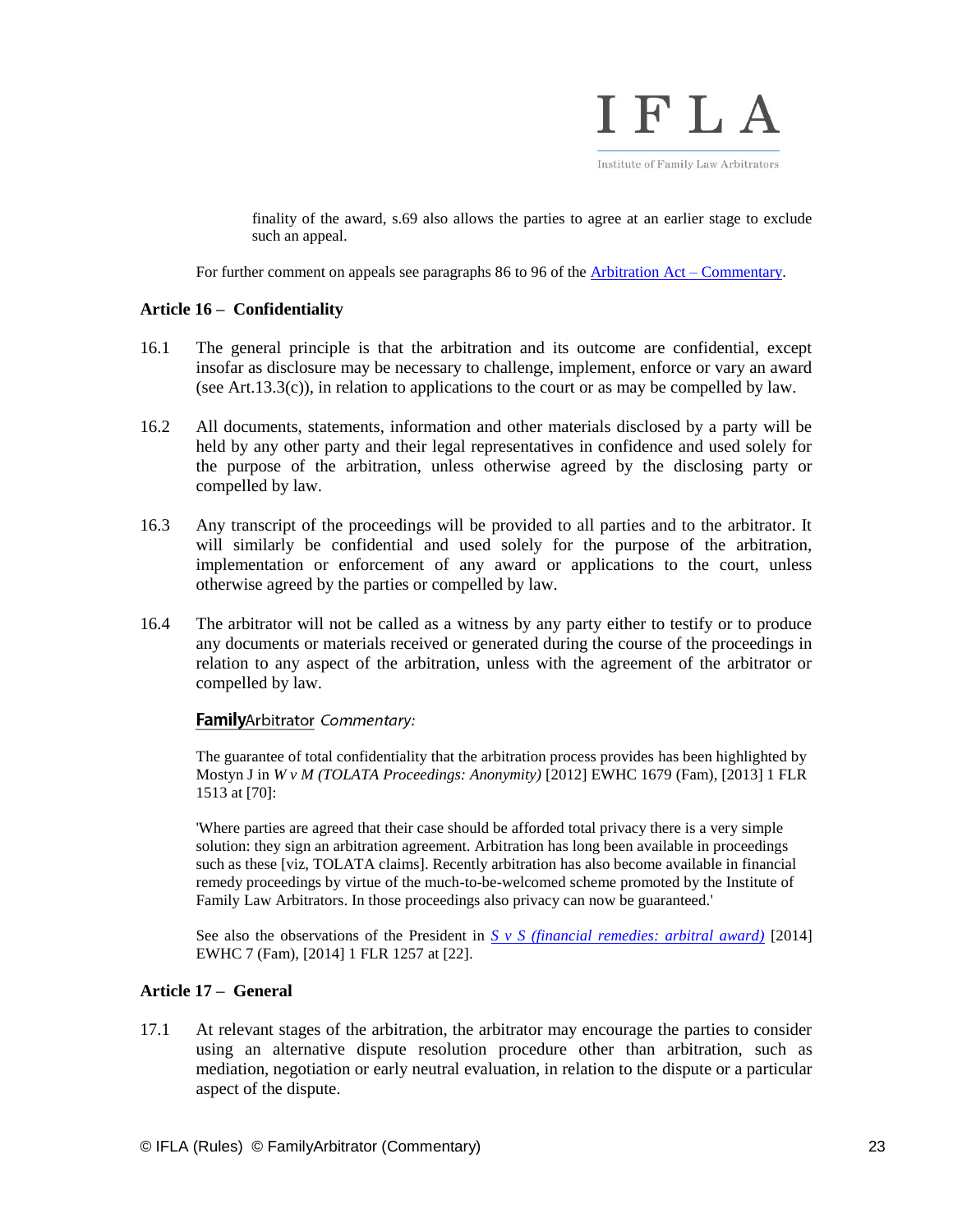

- 17.2 If the parties agree to use an alternative dispute resolution procedure such as mediation, negotiation or early neutral evaluation, then the arbitrator will facilitate its use and may, if appropriate, stay the arbitration or a particular aspect of the arbitration for an appropriate period of time for that purpose.
- 17.3 In the event that the dispute is settled (following a mediation or otherwise), the parties will inform the arbitrator promptly and section 51 (settlement) will apply. Fees and expenses accrued due to arbitrator by that stage will remain payable.
- 17.4 The parties will inform the arbitrator promptly of any proposed application to the court and will provide him or her with copies of all documentation intended to be used in any such application.
- 17.5 IFLA, the CIArb, Resolution, the FLBA, their employees and agents will not be liable:
	- (a) for anything done or omitted in the actual or purported appointment or nomination of an arbitrator, unless the act or omission is shown to have been in bad faith;
	- (b) by reason of having appointed or nominated an arbitrator, for anything done or omitted by the arbitrator (or his employees or agents) in the discharge or purported discharge of his functions as an arbitrator;
	- (c) for any consequences if, for whatever reason, the arbitral process does not result in an award or, where necessary, a court order embodying an award by which the matters to be determined are resolved.

With thanks to Family Law Week for allowing extracts from "Family Arbitration – a soft launch or a hard landing?" to be reproduced [here.](http://www.familylawweek.co.uk/site.aspx?i=ed96021) A full version of the article can be accessed here.

# **Appendix**

# **Note on allocation and procedure**

This Note is intended as a guide to the current allocation of applications to the court that arise out of or relate to IFLA Scheme arbitrations. The appropriate procedure to adopt will depend upon whether an application is being made in 'Arbitration Act' proceedings or in the context of proceedings for family (or analogous) financial relief, or for an order in TOLATA proceedings.

In *[S v S \(financial remedies: arbitral award\)](http://www.bailii.org/ew/cases/EWHC/Fam/2014/7.html)* [2014] EWHC 7 (Fam), [2014] 1 FLR 1257 at [28] to [29] the President called for amendment to the Family / Civil Procedure Rules to enable applications to court in support of the arbitral process to be made to the Family Court and not, as is currently the case, to the Commercial Court. This call has been echoed in [paragraph](https://www.judiciary.gov.uk/publications/financial-remedies-working-group-report/) 38 of the Final Report of the Financial Remedies Working Group (15 December 2014), reprising [paragraphs 85 to 95 and Annex 12](http://www.familyarbitrator.com/arbitration-specific-extracts-report-financial-remedies-working-group) of the Group's Interim Report (31 July 2014).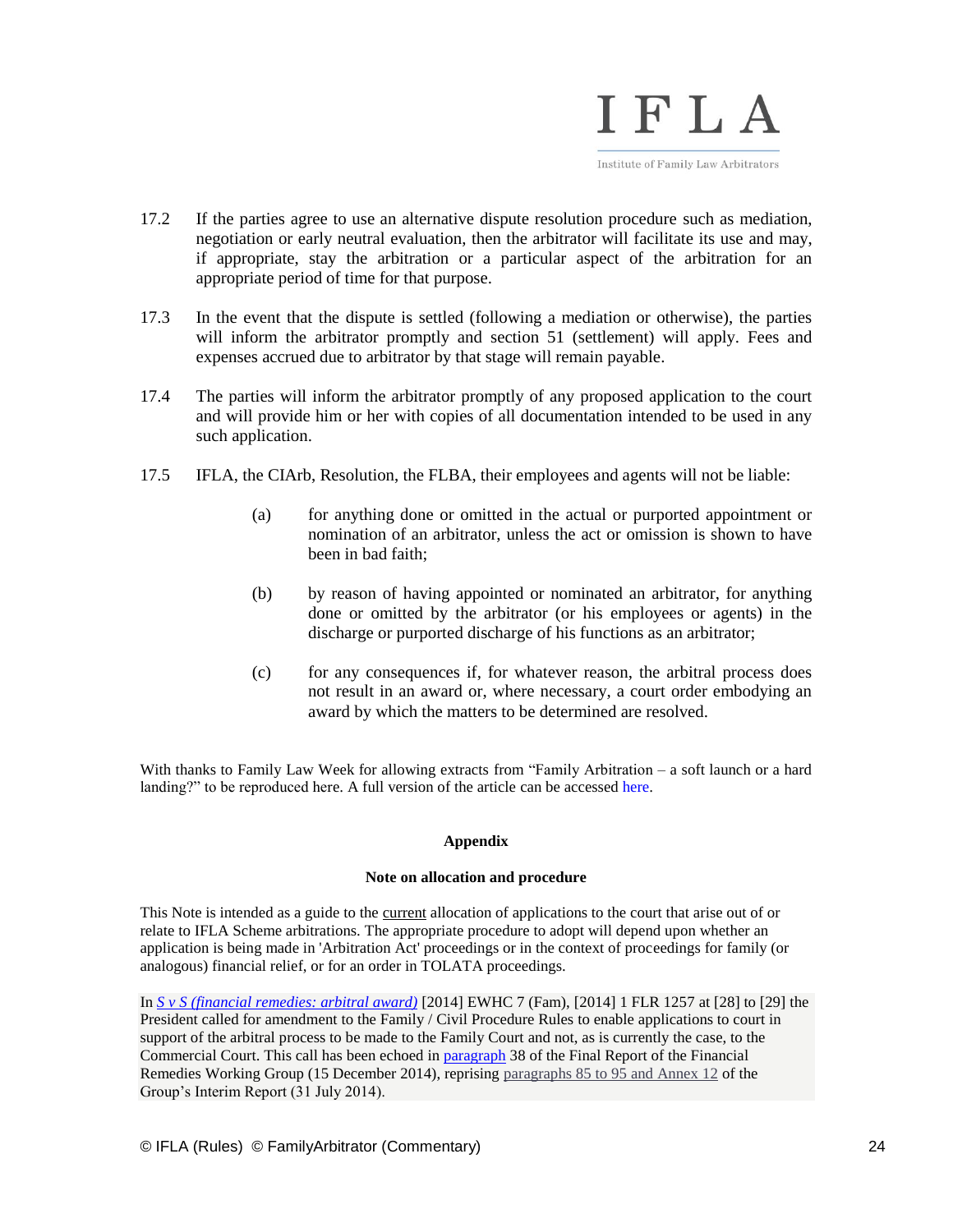

Institute of Family Law Arbitrators

The Note below states FamilyArbitrator's understanding of the current procedural regime.

### **(a)** *'Arbitration claims' under the Arbitration Act*

[CPR Part 62](http://www.justice.gov.uk/courts/procedure-rules/civil/rules/part62#id4542040) (and its accompanying [Practice Direction 62\)](http://www.justice.gov.uk/courts/procedure-rules/civil/rules/pd_part62) govern procedure in relation to 'arbitration claims' made in arbitration proceedings under AA96.

Rule 62.2 ('Interpretation') is in these terms:

- (1) In this Section of this Part 'arbitration claim' means –
- (a) any application to the court under the 1996 Act;
- (b) a claim to determine
	- (i) whether there is a valid arbitration agreement;
	- (ii) whether an arbitration tribunal is properly constituted; or

what matters have been submitted to arbitration in accordance with an arbitration

agreement;

- (c) a claim to declare that an award by an arbitral tribunal is not binding on a party; and
- (d) any other application affecting
	- (i) arbitration proceedings (whether started or not); or
	- (ii) an arbitration agreement.

So far as enforcement is concerned, in commercial cases an application under s.66 is the standard route whereby arbitral awards are summarily enforced, with the leave of the court, 'in the same manner as a judgment or order of the court to the same effect'. As 'arbitration claims' include 'any application to the court under the 1996 Act', a s.66 application is subject to the Part 62 procedure.

It will however rarely if ever be appropriate or indeed possible to make an application under s.66 seeking the summary enforcement of a family financial arbitral award, because that provision does not enable the court, without more, to convert an arbitral award in a family financial case into an order within the scope of (for instance, and most obviously) the Matrimonial Causes Act 1973: say for a clean break, a pension sharing or attachment order, or indeed an order for continuing maintenance provision. But nothing in s.66, nor indeed in the other relevant provisions of AA96, **requires** that an application to obtain a court order reflecting an arbitral award be made under s.66. The (currently circuitous) path round this apparent obstacle is described in section (c) below.)

It is therefore suggested that the only circumstances in which the 'arbitration claims' procedure set out in CPR Part 62 applies to family arbitrations are when the following powers under AA96 are invoked: to seek orders of the court in support of the arbitral process (e.g. ss.42 to 45); or to challenge the arbitration under ss.67 to 73 of the Act; or to apply to the court for any of the other forms of relief enumerated in rule 62.2(1) (there are a number of avenues, such as a s.24 application to remove an arbitrator, which in practice are unlikely often to be trodden).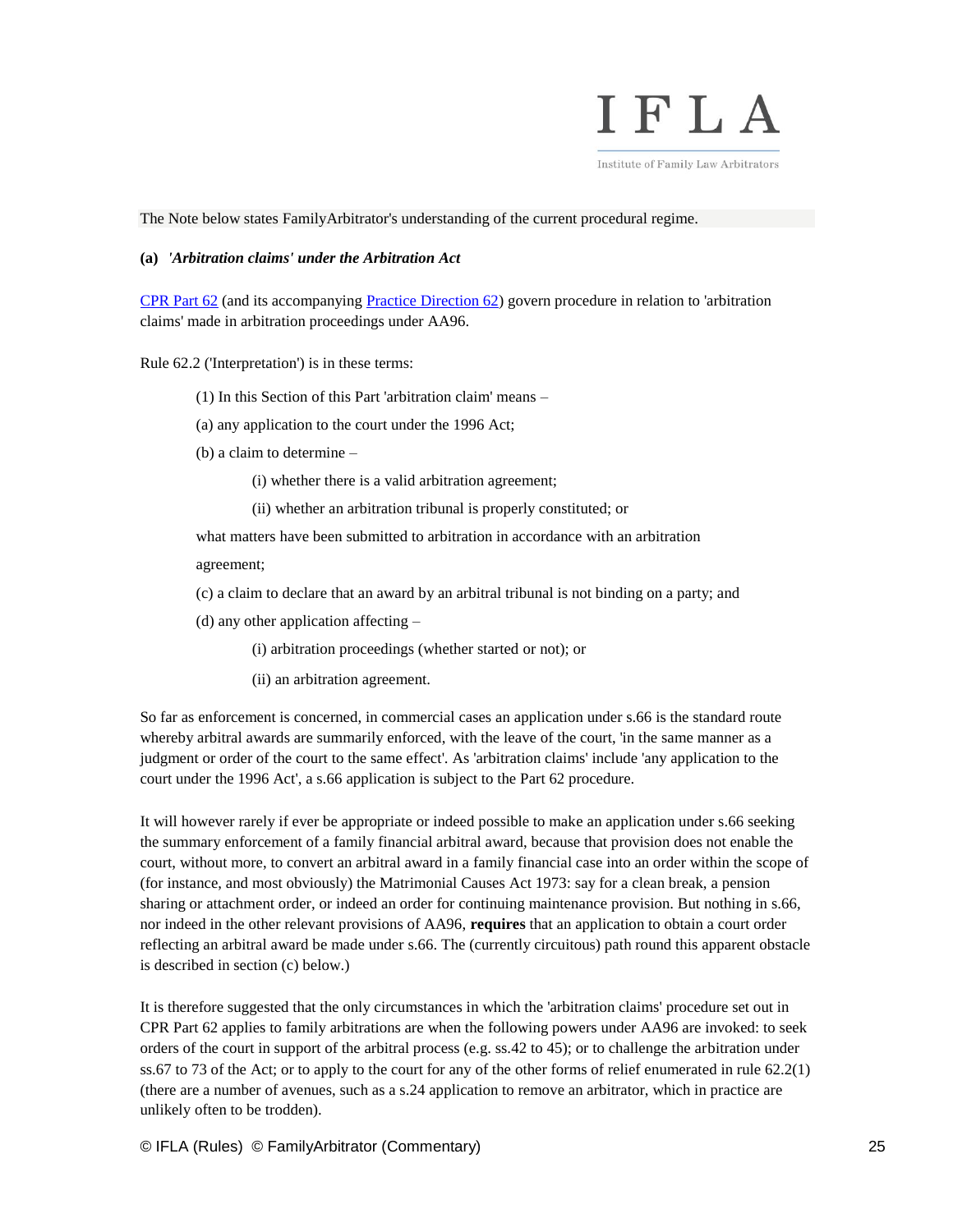# IFLA

Institute of Family Law Arbitrators

The consequence is that, until new rules are introduced, a combination of section 105 of the Arbitration Act 1996, the Allocation Rules made thereunder (The High Court and County Courts (Allocation of Arbitration Proceedings) Order 1996, SI 1996 No. 3215, as amended)('the 1996 Order'), and (most accessibly) [CPR](http://www.justice.gov.uk/courts/procedure-rules/civil/rules/part62#id4542040)  [rule 62.3](http://www.justice.gov.uk/courts/procedure-rules/civil/rules/part62#id4542040) and para 2 of th[e Practice Direction to Part 62](http://www.justice.gov.uk/courts/procedure-rules/civil/rules/pd_part62) (as to which see immediately below) will likely result in an Arbitration Claim Form N8 (available at [this link\)](http://hmctscourtfinder.justice.gov.uk/HMCTS/GetForm.do?court_forms_id=643) coming before a tribunal wholly unused to family business (but very likely well versed in arbitration law and practice): for the detail consult the White Book, volume 2. The operative provisions of para 2 of the PD so far as applicable to the subject-matter of IFLA Scheme disputes are that the Form N8 'may be issued at the courts set out in column 1 of the table below and will be entered in the list set out against that court in column 2 … .

| <b>Court</b>                                                                                                                              | List               |
|-------------------------------------------------------------------------------------------------------------------------------------------|--------------------|
| Admiralty and Commercial Registry at the Royal Courts of Justice, London                                                                  | Commercial<br>list |
| Technology and Construction Court Registry, St. Dunstan's House, London                                                                   | <b>TCC</b> list    |
| District Registry of the High Court (where mercantile court established)                                                                  | Mercantile list    |
| District Registry of the High Court (where arbitration claim form marked 'Technology and<br>Construction Court' in top right hand corner) | <b>TCC</b> list    |

In the meantime, the best course will be to seek transfer to the Family Court, with a direction that the application be referred to a District Judge for determination or directions. Such transfer is envisaged by para 6 of the 1996 Order, which reads:

> 'Nothing in this Order shall prevent the judge in charge of the commercial list (within the meaning of section 62(3) of the Senior Courts Act 1981) from transferring proceedings under the Act to another list, court or Division of the High Court to which he has power to transfer proceedings and, where such an order is made, the proceedings may be taken in that list, court or Division as the case may be.'

That transfer process is indeed what article 13.4 of the IFLA Scheme Rules envisages when describing 'an appropriate court' as a court 'which has jurisdiction to make a substantive order in the same or similar terms as the award, whether on primary application or on transfer from another division of the court'.

It is suggested that the present procedural position is akin to the Family Division's jurisdiction when considering bankruptcy matters. Whilst a Judge of the Division may determine such a matter, the FD Judge may only do so once the case has been properly transferred by the bankruptcy court (see Arif v Zar & Anor [\[2012\] EWCA Civ 986.](http://www.bailii.org/ew/cases/EWCA/Civ/2012/986.html)

# *(b) Applications to stay court proceedings in favour of arbitral proceedings*

Stay proceedings, although falling within the meaning of 'arbitration claim', are in a separate category. Section 9, AA96, a mandatory provision, provides for the stay of legal proceedings on application 'to the court in which the proceedings have been brought.' CPR Part 62.3(2) reiterates that such an application